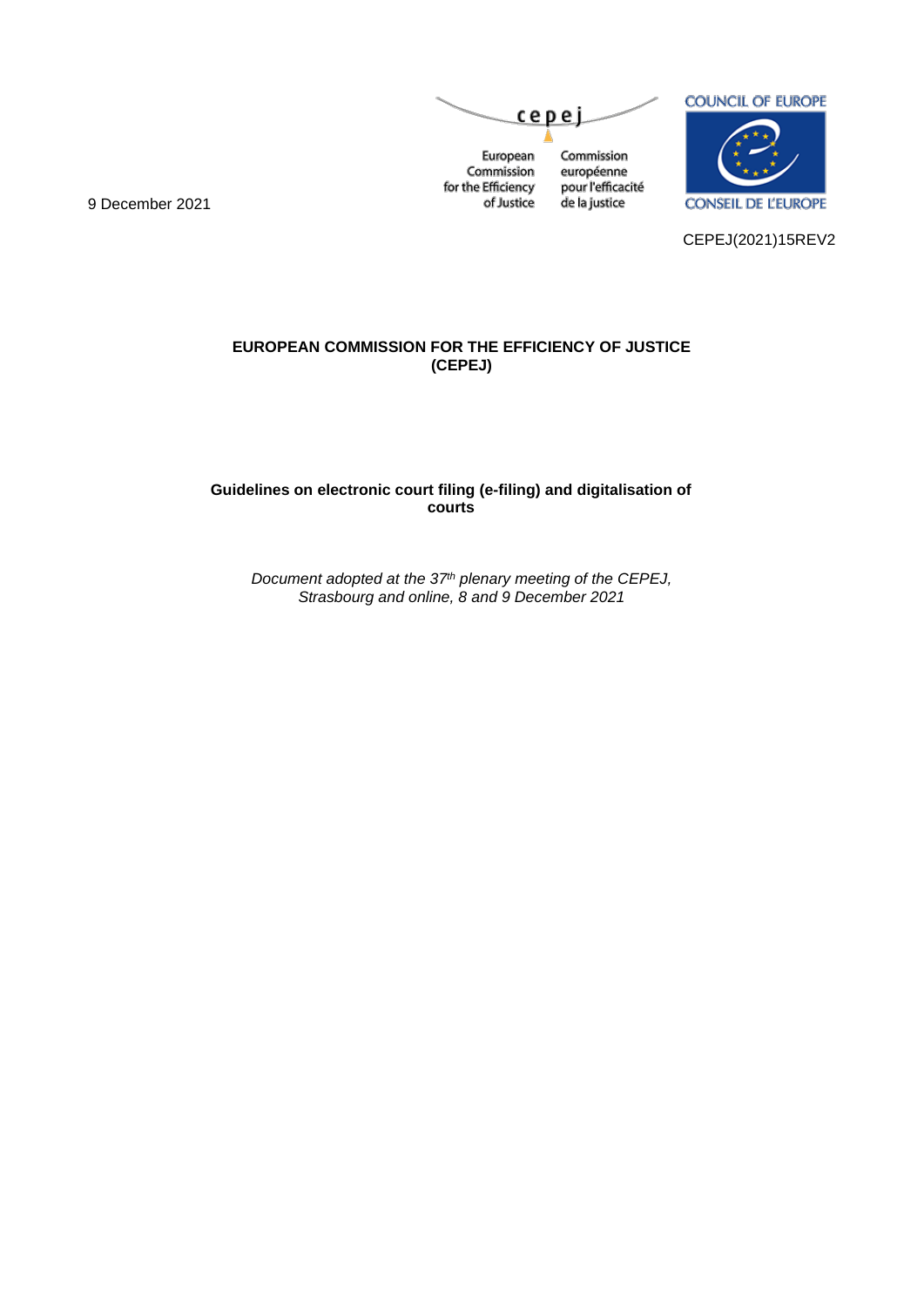# **Table of contents**

| Appendix. Checklist for Developing an e-Filing System as Part of an All-round Court Digitalisation Strategy 17 |
|----------------------------------------------------------------------------------------------------------------|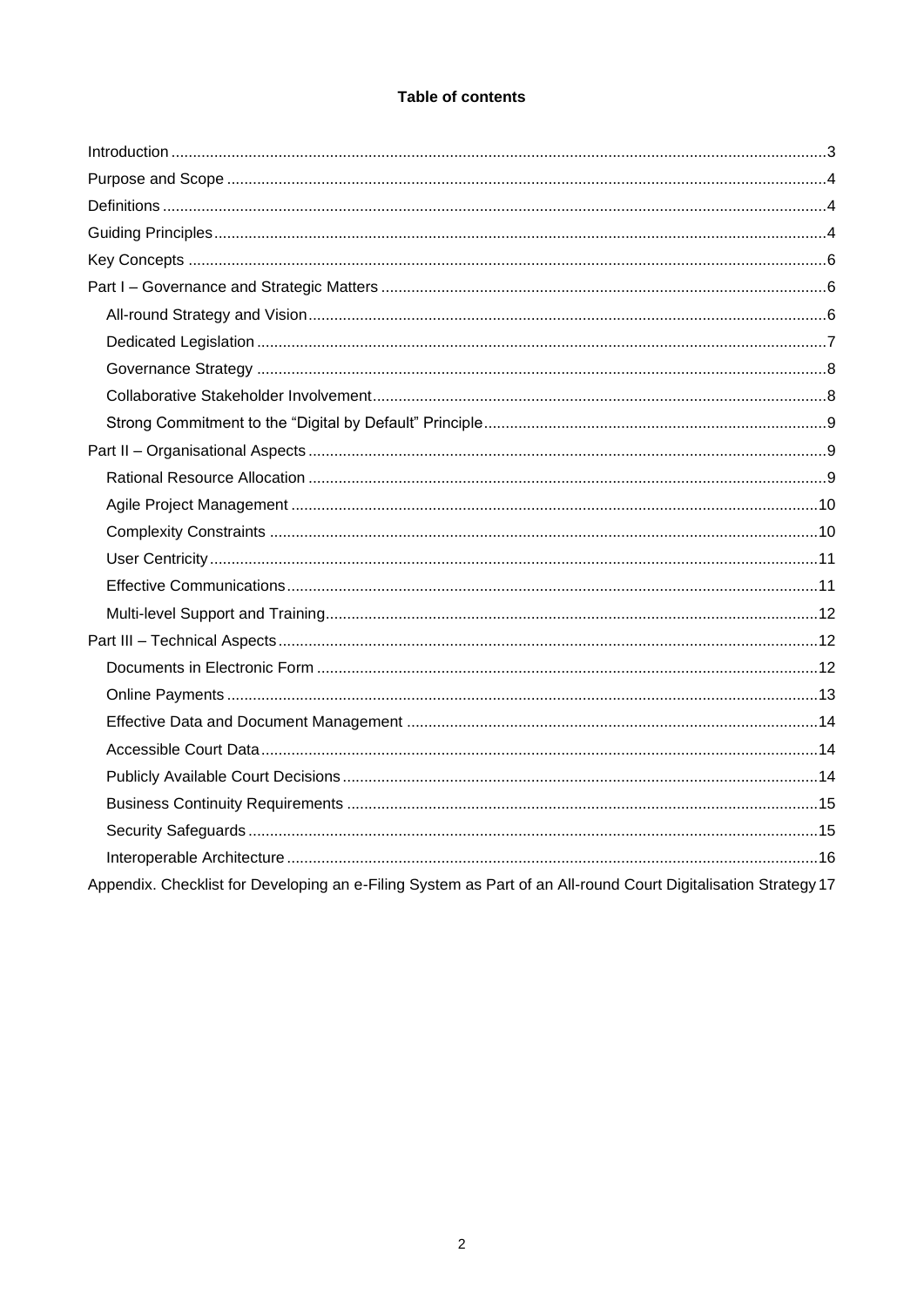#### <span id="page-2-0"></span>**Introduction**

The Working Group on Cyberjustice and Artificial Intelligence of the Commission for the Efficiency of Justice (CEPEJ-GT-CYBERJUST) of the Council of Europe was entrusted with the development of tools to offer a framework and safeguards to member states and justice professionals willing to create or use information and communication technologies (ICT) and/or mechanisms of artificial intelligence (AI) in judicial systems with a view to improve the efficiency and the quality of justice.

In September 2020, CEPEJ-GT-CYBERJUST decided to launch its work on electronic court filing (e-filing). A report on the topic<sup>1</sup> was finalised in April 2021, namely "Analytical overview of the state of play in electronic court filing (e-filing) in selected member states of the Council of Europe". The present Guidelines on electronic court filing (e-filing) and digitalisation of courts are based on the findings of this report.

The work under the above-mentioned study on electronic court filing has been guided by two key notions: (1) the implementation of digital solutions in judiciary should be understood as a systemic and comprehensive reform – that goes well beyond the technological; and (2) e-filing and digitalisation of judicial procedures are ongoing processes that are part of a complete ecosystem of services be they digital or not, rather than separate projects with a firm timing of implementation. Same concepts underline the present guidelines.

The Guidelines are based on the understanding that an e-filing system should establish a digital channel that enables the interaction and exchange of data and e-documents between courts and court users<sup>2</sup>. Such a concept requires a change that involves not only making use of up-to-date technologies to support the work of the judicial systems, but also reflecting on the legal, organisational, and socio-cultural considerations that affect the functioning of the judicial bodies. Similar example can be given with the circular nature of the digitalisation of judicial procedures that requires standardization and simplification of processes in several instances followed by legal modifications affecting the rights of those involved in each process, which in turn may require operational adjustments, and so on.

Guiding principles and key concepts around which the Guidelines are centred are also presented to provide contextual information. These principles are considered essential elements of any e-government strategy in light of the debate on all-round digitalisation in the last decade; thus, they have been extrapolated for the purposes of the present guidelines with regards to their relevance to the judicial context. Further, each judicial information system – no matter of its purpose and/or functionality – should be deployed with the core judicial values in mind.

The Guidelines are then divided into three parts: one covers governance and legal aspects towards building a complete ecosystem of electronic judicial services; the second one refers to socio-cultural and organisational aspects to support the development of an e-filing system from a user perspective; and a third category is focused on the technical aspects to be considered. An appendix contains a checklist for states to reflect on the basic requirements towards deploying an e-filing system.

<sup>1</sup> (CEPEJ-GT-CYBERJUST(2021)2)

<sup>&</sup>lt;sup>2</sup> The scope and functionalities of an e-filing system, as presented in these Guidelines, are expanded based on the work of Cordella A. and F. Contini (2020), Digital Technologies for Better Justice: A toolkit for Action, Inter-American Development Bank/World Bank, Washington D.C., [https://publications.iadb.org/en/digital-technologies-for-better-justice-a](https://publications.iadb.org/en/digital-technologies-for-better-justice-a-toolkit-for-action)[toolkit-for-action.](https://publications.iadb.org/en/digital-technologies-for-better-justice-a-toolkit-for-action) DOI[: https://doi.org/10.18235/0002297](https://doi.org/10.18235/0002297)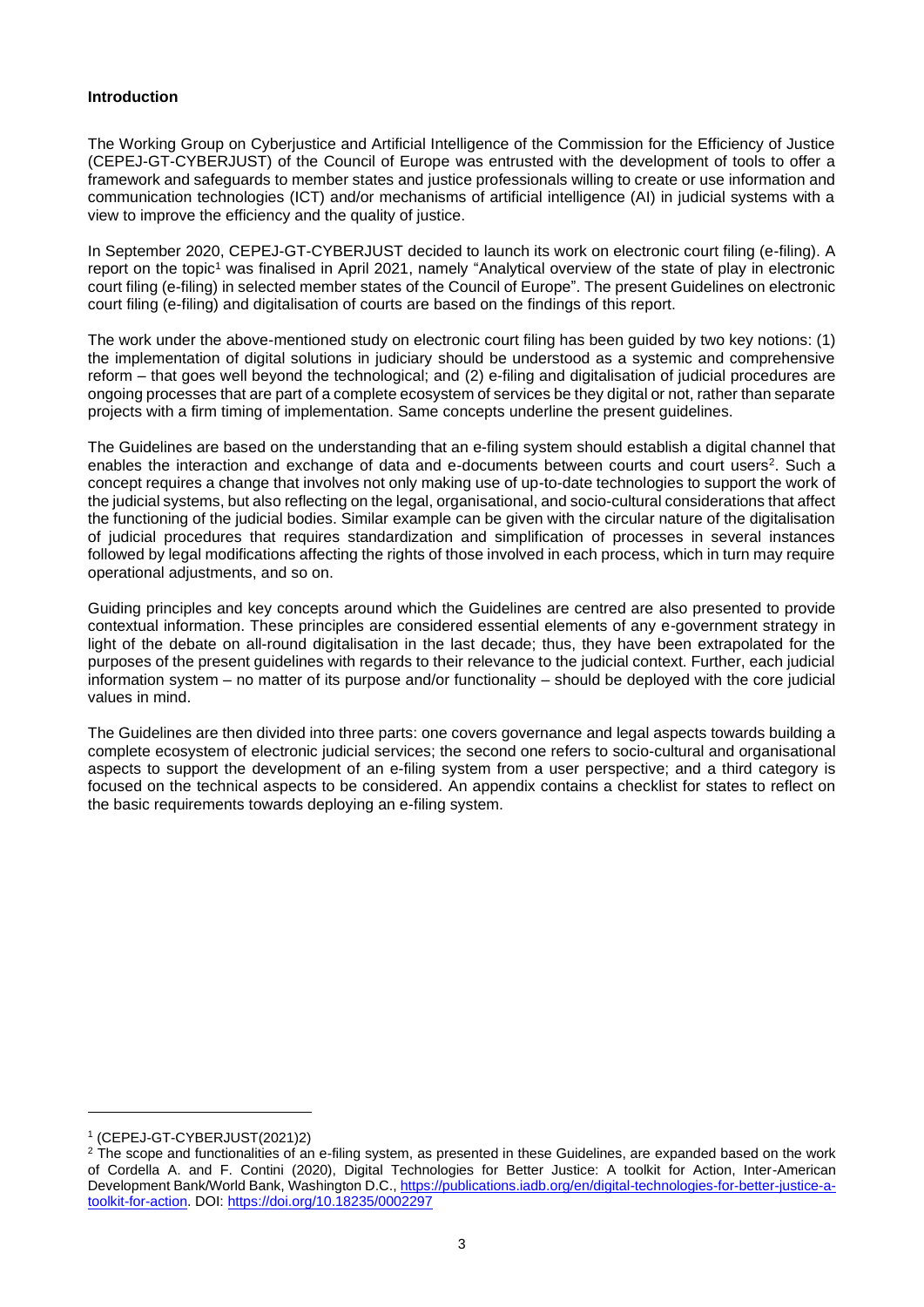#### <span id="page-3-0"></span>**Purpose and Scope**

The Guidelines provide a set of key measures that states should follow when designing and implementing an e-filing system and pursue digitalisation of courts, thus establishing a digital channel that enables the interaction and exchange of data and e-documents between courts and court users (i.e., parties to the proceedings, lawyers and/or legal practitioners, (expert) witnesses, and/or other actors involved in judicial procedures).

The Guidelines are built upon the understanding that each state has already provided for (or has taken measures to ensure) required supporting activities and infrastructure facilities including network, hardware, software, development, and maintenance, sufficient to operate an e-filing system following up-to-date common criteria and standards for information technology development, high availability, scalability, information security, and (data) quality management.

For the purposes of the present Guidelines, e-filing is considered limited to the communication between courts and court users and does not cover system-to-system integration processes and exchanges of data and edocuments between systems deployed by criminal justice actors (i.e., courts, prosecutor's offices, law enforcement agencies).

While the Guidelines could be used as a baseline for all judicial proceedings, differences occur between efiling requirements for civil, administrative, and criminal proceedings from one jurisdiction to another. The unique institutional, legal, and technological context of each state must be considered when an e-filing system is planned, designed, and implemented.

Thus, the Guidelines deliver a framework for an e-filing system (a) enabling a party to start a judicial proceeding by issuing and receiving electronic documents, exchange procedural documents with other parties involved in the proceedings and with judges/prosecutors, send and/or receive notifications and summons electronically, pay court fees online, and/or access a secure repository of all procedural documents as part of the document management system; and (b) providing an efficient and effective treatment of data for all users involved. Should only a limited set of the e-filing functionalities be introduced, the respective subset of requirements listed in the present Guidelines is still applicable.

## <span id="page-3-1"></span>**Definitions**

For the purposes of these guidelines, the terms below shall be defined as follows:

- i. **electronic document** (or **e-document**) means any content stored in electronic form, in particular text or sound, visual or audio-visual recording
- ii. **electronic identification** (or **e-identification**) means the process of using person identification data in electronic form uniquely representing either a natural or legal person, or a natural person representing a legal person<sup>3</sup>
- iii. **electronic signature** (or **e-signature**) means data in electronic form which is attached to or logically associated with other data in electronic form, and which is used by the signatory to sign<sup>4</sup>
- iv. **electronic court filing** (or **e-filing**) refers to technological solutions facilitating access to justice by establishing a digital channel that enables the interaction and exchange of data and e-documents between courts and court users
- v. **internal users** refer to judges, prosecutors, and other judicial bodies' personnel involved in administering judicial proceedings
- vi. **external users** refer to parties to the proceedings, be they citizens, private companies, public institutions, lawyers and/or legal practitioners, (expert) witnesses, and/or other actors involved in judicial procedures.

## <span id="page-3-2"></span>**Guiding Principles**

<sup>3</sup> Definition in line with Regulation (EU) No 910/2014 of the European Parliament and of the Council of 23 July 2014 on electronic identification and trust services for electronic transactions in the internal market and repealing Directive 1999/93/EC

<sup>4</sup> Ibid.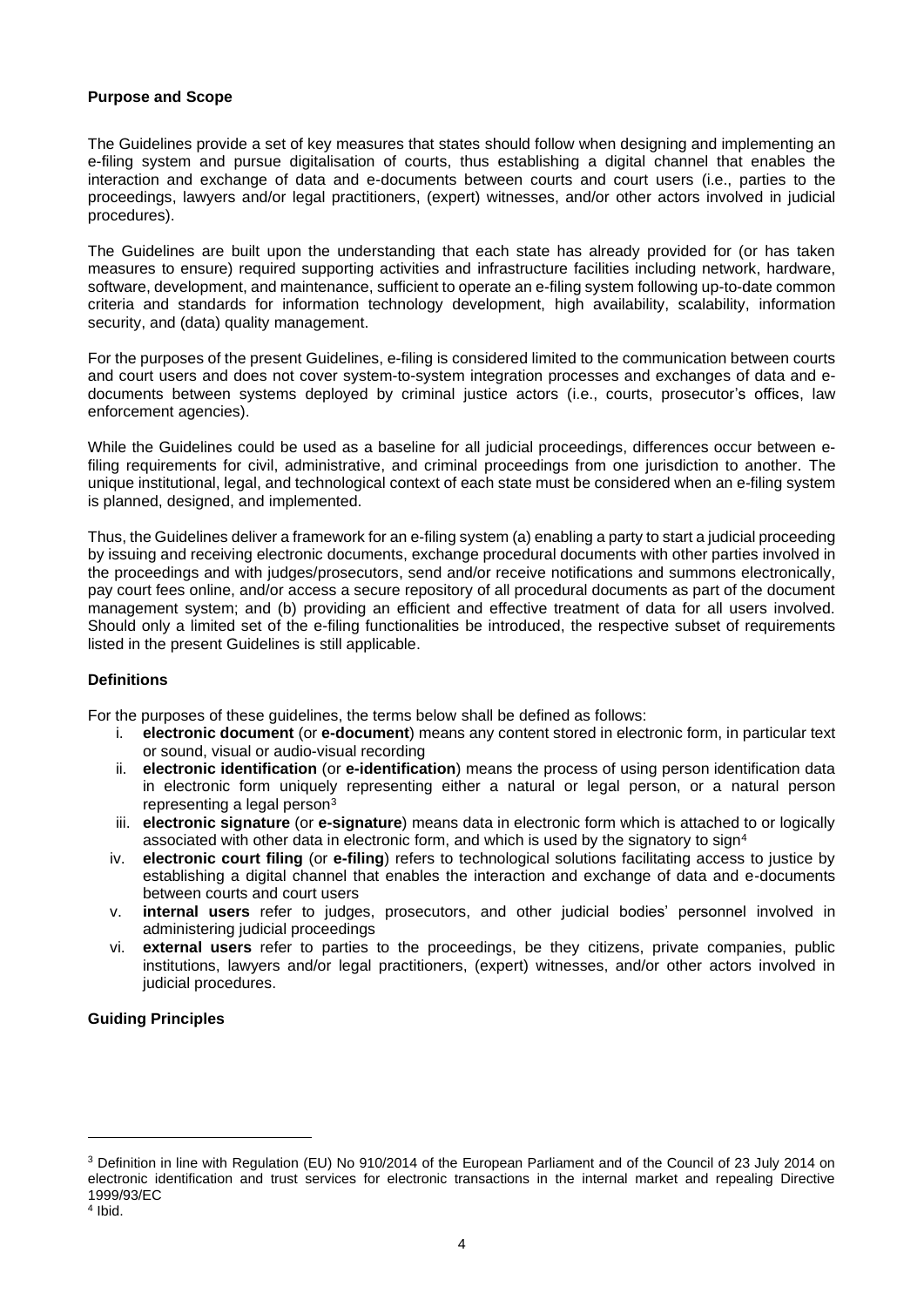The framework of the present guidelines is based on the fundamental legal principles on which judicial proceedings are based.

- A. Rule of law operates both as a general principle and as a set of rules governing justice, judges, prosecutors, legal professions, and judicial proceedings. Rule of law refers to all members of a society being considered equally subject to publicly disclosed legal codes and processes. Any (new) legislation regarding digitalisation should be clear, transparent, and predictable. Moreover, it should provide for disputes that might emerge from the digitalisation itself and ensure that the legal rights of all users of digital justice are protected.
- B. Independence of the judiciary is the main component ensuring the rule of law. Rules, laws, and practices driven by (and/or needed for) digitalisation should not have any negative impact or jeopardise the independence of the judiciary, the judges and the lawyers.
- C. All guarantees to a fair trial apply to digitalised judicial proceedings. Changes to the rules of procedure due to digitalisation of proceedings, including acts and documents, should be made in compliance with the right to a fair trial.
- D. The design and implementation of digitalised judicial proceedings should be non-discriminatory.
- E. Access to an effective judicial remedy shall be granted in case any user's basic rights are negatively impacted or harmed by the use of the technology. In case of procedural consequences resulting from the use of the technology or the momentary or erroneous malfunctioning of the latter, remission in terms of time should be guaranteed as a minimum.
- F. Data protection principles, including with regards to quality and security of the processing of judicial data, shall be ensured.

Further to the above, the following principles are considered essential elements of any e-governance strategy; thus, they have been extrapolated for the purposes of the present Guidelines and incorporated with regards to their relevance to the judicial context.

- G. "Digital by default" is a principle with both organisational and technical dimensions and strategic importance and should be implemented as such. In general, it refers to providing public services by digital means as the preferred option for people to use them, i.e., digital services that are so straightforward and convenient that all those who can use them will choose to do so whilst those who cannot or are not willing to are not excluded.
- H. Inclusiveness and accessibility are key dimensions of effectiveness towards achieving the digital-bydefault principle. User centricity allows the judiciary to take the needs and voices of all end-users (be they internal or external ones) into account when designing, delivering, implementing, and evaluating digital solutions and services, also taking into consideration the digital divide obstacles that the use of technology may bring.
- I. Inclusive processes require access to information. Openness and transparency lead to better accountability and trust building. Traceability of information and communications helps monitor the implementation of procedural rules and professional duties and can provide better understanding and appreciation of citizens and businesses with respect to the judicial services they are using.
- J. Requirements for performance, security, and integrity of information together with data protection by design<sup>5</sup> and by default<sup>6</sup> – play key roles in the exchange of information among parties involved in a case, while high quality and efficiency of this exchange is strongly expected.

<sup>5</sup> Taking into account the state of the art, the cost of implementation and the nature, scope, context and purposes of processing as well as the risks of varying likelihood and severity for rights and freedoms of natural persons posed by the processing, the data controller shall, both at the time of the determination of the means for processing and at the time of the processing itself, implement appropriate technical and organisational measures which are designed to implement dataprotection principles in an effective manner and to integrate the necessary safeguards into the processing in order to meet the respective data protection requirements and protect the rights of data subjects.

<sup>&</sup>lt;sup>6</sup> The data controller shall implement appropriate technical and organisational measures for ensuring that, by default, only personal data which are necessary for each specific purpose of the processing are processed.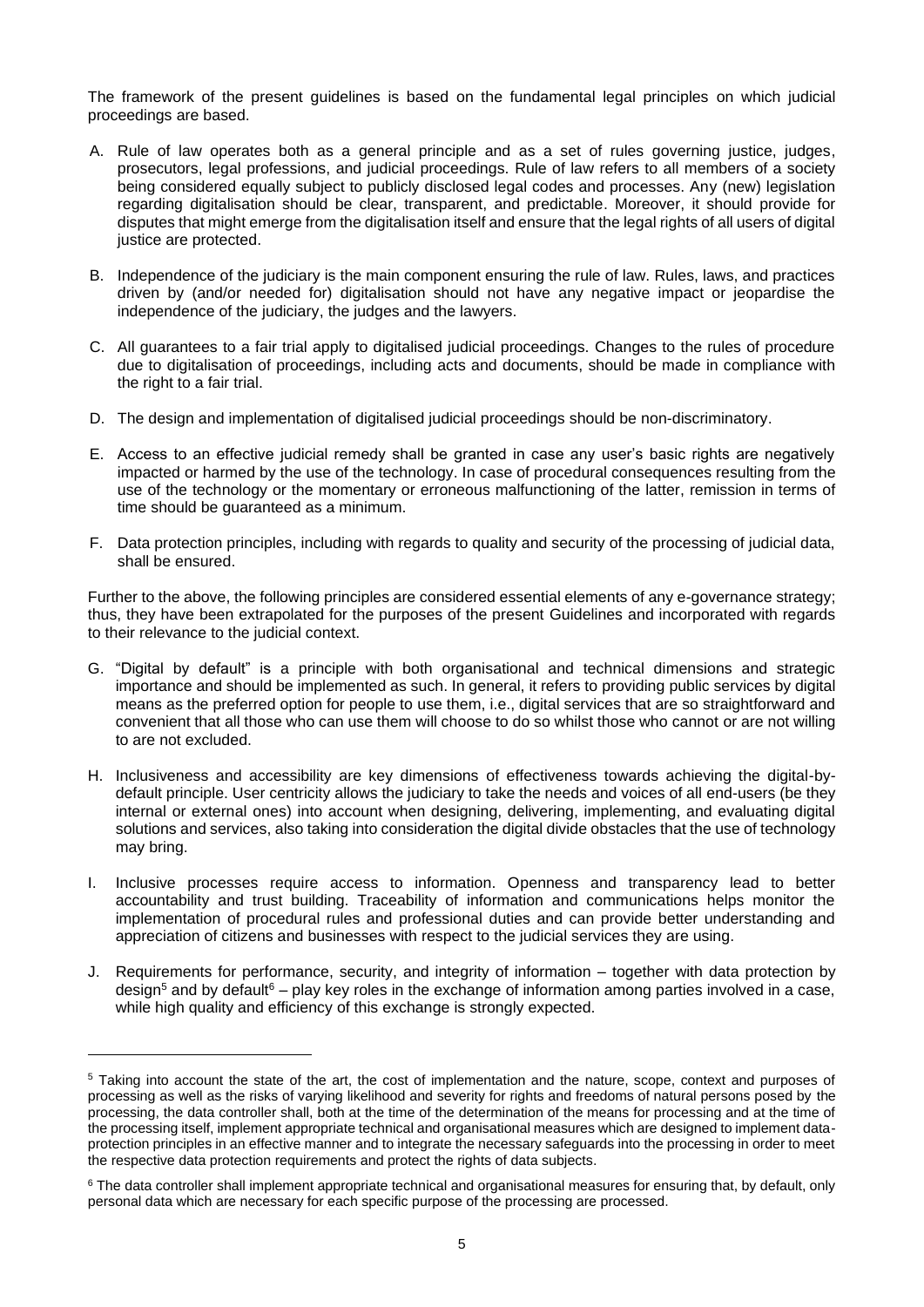- K. Data management and preservation of information become essential not only concerning compliance with existing legislation and standards but also concerning the provision of reliable, up to date and accurate case-related (meta-) data in case management systems, including in the context of minimizing efforts by court officials in checking and/or performing data remediation or completion. This matter is also related to the exhaustiveness and quality of information stored in the judicial databases. Proper knowledge management enabling data correlation and effective searches and introducing complex analytical functionalities is increasingly seen as valuable by judicial authorities.
- L. Interoperability is considered the ability of both systems and business processes to support the exchange of data effectively and efficiently and to enable the sharing of information and knowledge. However, it should not only be seen solely as a technical concept but rather a complex construct also encompassing policy, legal and social dimensions.
- M. Lack of proper assessment tools for the effectiveness of data exchange is concerning. This need is strongly linked to needs assessment and prioritization of (new) measures, better allocation of resources, and monitoring of management processes at all levels for better implementation of any strategic reform and/or changes introduced in the judiciary.

# <span id="page-5-0"></span>**Key Concepts**

Considering key judicial values an e-filing system should comply with, the following concepts lay down the foundation for the present Guidelines:

- a) An e-filing system should facilitate access to judicial information, hence, to justice, and provide for accountability, while balancing between access and protection of personal data and – where and if applicable – between access and protection of professional secrecy.
- b) An e-filing system should be fully compliant with existing laws and international standards.
- c) An e-filing system should be deployed in an efficient, effective, and timely manner making the best possible use of available resources.
- d) An e-filing system should be designed with high degree of transparency and accountability with regard to its performance, procedure flows, and decision-supporting processes.
- e) An e-filing system should be developed with the concept that it should endure institutional changes and that it is to be constantly updated during its lifetime. Thus, during planning and design stages both shortterm performance and evolving abilities must be considered.
- f) The unique state's institutional, legal, and technological framework must be embedded into the design of an e-filing system.
- g) Digitalisation should not be seen as an independent technology development. It requires a reform incorporating both technical and legal requirements and strong institutional commitments.
- h) A clear and well-defined legal framework facilitates the successful planning, design, and development of an e-filing system. Hence, deploying an e-filing system needs sustainable legislative support.
- i) Certain preconditions should be met towards successfully deploying an e-filing system: reliable and secure network, presence of sufficient technology-related skills and competences, and open infrastructure to facilitate data sharing and operational coordination with other national/cross-border systems.

## **Part I – Governance and Strategic Matters**

## <span id="page-5-2"></span><span id="page-5-1"></span>**All-round Strategy and Vision**

- 1. Implementation of digital solutions in judiciary should be understood as a systemic and comprehensive reform that goes well beyond the technological one. Digitalisation of judicial procedures and e-filing are ongoing processes that are part of a complete ecosystem of services be they digital or not, rather than separate projects with a firm timing of implementation.
- 2. Assuming a management perspective with a view to modernisation, simplification, and rationalisation, efiling should be embedded as part of a clear overarching all-round strategy converting the way that justice is delivered to people and businesses. Judicial transformation should bring justice closer to people improving responsiveness and efficiency of services.
- 3. Policy guidelines and commitment on the various areas of judicial activity, including e-filing, should be present encompassing strategic, organisational, and technical measures. Amendments to the legislation with respect to strategic, organisational, and social developments underlying judicial digitalisation is considered highly important to facilitate such reforms.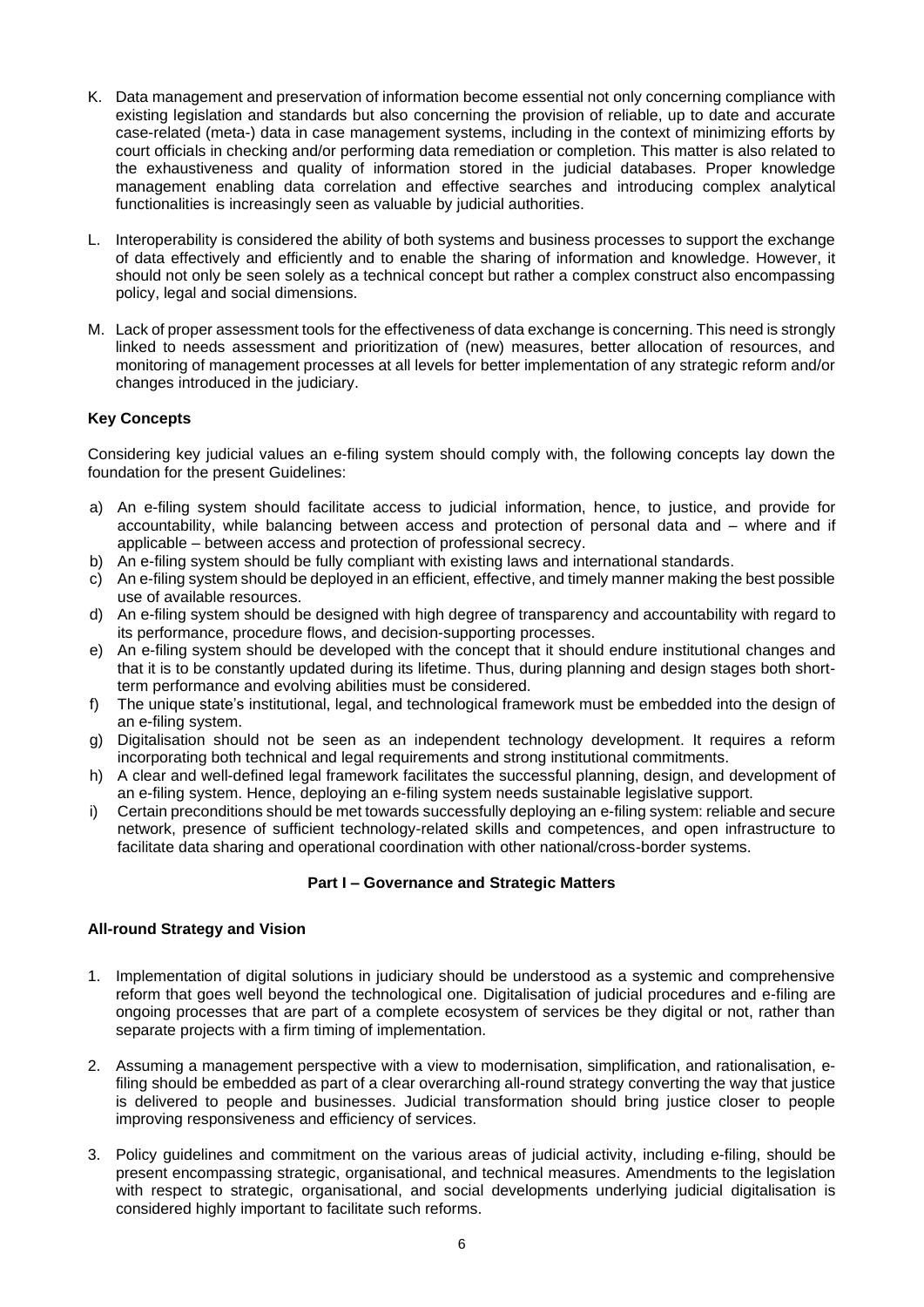- 4. E-filing processes should integrate elements of administrative simplification, service improvement and user-centricity to strengthen trust in judicial institutions and improve the perception of justice. Transparency, accountability, and inclusiveness are to be incorporated as guiding underlying principles.
- 5. Any strategy on digitalisation of judicial procedures, evolving on e-filing objectives, should be aligned or integrated with national and Europe-wide digitalisation strategies to build upon existing progress and ensure long-term efficiency and effectiveness.

#### <span id="page-6-0"></span>**Dedicated Legislation**

- 6. Dedicated e-justice(-related) legislation should be considered a prerequisite for successful digitalisation of judicial procedures striving for formalisation, simplification and/or dematerialisation, and uniformity of the processes, pursuing a proper balance between technical specifications and flexibility with respect to specific use cases.
- 7. Dedicated e-justice(-related) legislation, if opted for, should be designed as a coherent stand-alone regulation while aligned with existing acts, including with respect to e-government ones, if needed. Patch works or overcomplications are to be avoided. Once adopted, the legislation should be regularly reviewed and assessed to reflect on existing needs but updated with caution.
- 8. While legislation should provide for procedural uniformity and standardisation, it should also provide to a certain extent for flexibility to facilitate the various exceptions and specific use cases that might occur while transforming judicial procedures or with respect to different technological solutions that could be deployed or could evolve in the future.
- 9. Where the digitalisation of judicial procedures also relies on the judiciary to invest in new uses of technology (e.g., artificial intelligence systems or blockchain technology, where the nature of the technology imposes limits to its control once enforced), introducing and approving new legislation to legitimise technological advancement should be pursued with caution.
- 10. Judiciary could adopt novel regulatory practices to respond in a more agile way<sup>7</sup> to innovation and disruption, better grasping the opportunities and mitigate the risks. However, techniques such as anticipatory regulation<sup>8</sup>, outcome-focused regulation<sup>9</sup>, experimental regulation<sup>10</sup>, or data-driven regulation<sup>11</sup>, are still not supported by significant evidence on their long-term efficiency and effectiveness

 $^7$  Agility implies an action or method of nimbleness, fluidity, flexibility, or adaptiveness. In the software sector, the concept of agile or "agility" value outcomes over rules, responding to change over following a plan, encouraging wider participation over control, and fostering self-organization over centralized government. It introduces an iterative approach to project management and software development that helps organizations deliver value by working in small, but consumable, increments; refers to a way to manage a project by breaking it up into several phases; and involves constant collaboration with stakeholders and continuous improvement at every stage.

<sup>&</sup>lt;sup>8</sup> The concept of anticipatory regulation refers to identification of changes beyond the domain in question over a given period and consideration of the implications of these changes (jointly or individually) for the regulator's current and future approaches, i.e., with regards to the impact of technological innovation.

<sup>9</sup> Also known as goal-based regulation, it places focus on the achievement of "real-world" outcomes for end-users and the environment and defines high-level goals that stakeholders' actions must achieve using their own judgement (by employing or combining such techniques as experimentation clauses and regulatory guidance). It is distinct from prescriptive rulesbased regulation, which defines in advance precisely what actions stakeholders must or must not do. See also *United Kingdom Government, Department for Business, Energy & Industrial Strategy (BEIS), "Goals-based and rules-based approaches to regulation", BEIS Research Paper No. 8, May 2018.*

<sup>10</sup> Experimental regulation refers to a process of learning and adaptation, where regulators engage with businesses on ideas, products, and business models to learn how both parties need to adapt to enabled innovative products and services to be brought to market efficiently.

<sup>11</sup> This concept refers to introducing rules as machine-readable code and is also known as machine-consumable regulation. Data-driven technologies enable a new approach to regulation, in which interventions may be finely targeted, outcomes may be monitored in real time and rules may be evaluated and updated at pace. As systems mature, regulators could use the data gathered to help model the effects of future changes to their code, and businesses could execute changes to their systems much more rapidly, enabling a much more agile governance system. See also *World Economic Forum, "Agile Regulation for the Fourth Industrial Revolution A Toolkit for Regulators", December 2020, p. 27-31.*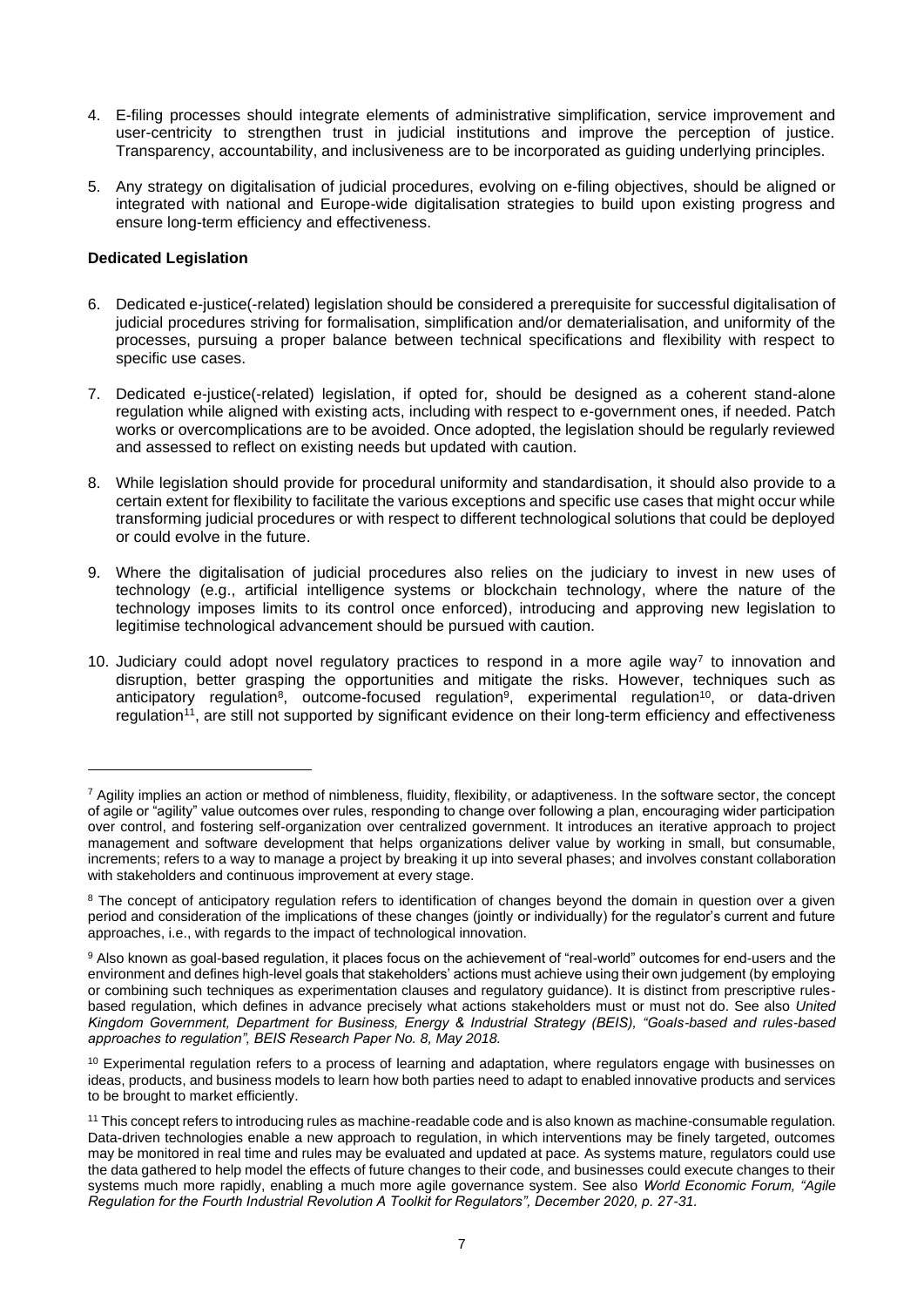in comparison to the exciting pool of regulatory practices; thus, their usage and impact should be carefully monitored and evaluated if implemented.

# <span id="page-7-0"></span>**Governance Strategy**

- 11. An effective and efficient judicial transformation programme requires strong political will, all-embracing management approach, and broad stakeholder involvement.
- 12. Strategy implementation and imposing of legal obligations should be backed by adequate means of planning for their attainment, thus translating the judicial transformation programme into concrete actions. Digitalisation of judicial procedures, including e-filing, should be complemented by a comprehensive digitalisation and modernisation package of measures and a clear roadmap indicating details on the necessary changes and expected impacts. E-filing measures may vary from electronic notifications and real-time verification of legal status during authentication, through simplification and dematerialisation of procedures, to interactive publication of official judicial statistics. Whatever the range of measures is, it should reflect the national needs for further advancement in the judicial domain and strive for simpler, digital, and open judicial services and their optimised delivery.
- 13. Such a package of measures should take in consideration the medium- and long-term objectives to be achieved, where long-term planning builds on the medium-term achievements to preserve accomplishments and ensure continued progress.
- 14. All measures should be accompanied by reasonable and measurable key performance indicators to ensure proper monitoring of their efficiency and efficacy as well as timing. This process could be supported by a dedicated indicators management system to further enhance monitoring and development of internal procedures aiming at digital transformation.
- 15. All measures should be continuously adjusted to reflect the needs of various stakeholders of the justice system, be they internal or external users. Complementing change management<sup>12</sup> measures to promote a mindset for continuous improvement could be introduced.
- 16. Governance of e-filing architectural aspects also needs to be continuously ensured through comprehensive reviews and checks, to guarantee a functionally oriented overall architectural design and coherent individual initiatives, projects, and actions.

## <span id="page-7-1"></span>**Collaborative Stakeholder Involvement**

- 17. The design of an e-filing concept or a dedicated roadmap should engage users and allows every stakeholder to submit feedback for the improvement of the implementation strategy from the very beginning of the process. Such co-optation guarantees the involvement of internal and external users along the way and provides an opportunity for more collaborative, participatory, and transparent e-filing delivery.
- 18. Introducing user centricity and establishing user-friendly and responsive system design for all types of users is a must for a successful e-filing initiative. This entails a collaborative bottom-up approach and extensive stakeholder engagement in defining applicable e-filing requirements and implementing measures. Allowing stakeholders to actively participate in the improvement of judicial procedures and their digitalisation also facilitates the future uptake of the system.
- 19. Inclusiveness is praised as a highly beneficial management approach that builds trust in the transformation framework and promotes broad cultural change and transparency. This could be achieved by building a community of end-users (internal and/or external) to participate in the e-filing system's design and implementation or establishing working groups of internal users and/or representatives of external stakeholder groups to be involved in organisational measures, e-filing system's development, testing and deployment stages, solving practical or legal issues, providing feedback on and/or testing different functionalities prior to their adoption, etc., all implemented in a timely manner.

 $12$  Change management is used as a collective term for all approaches to prepare, support, and help individuals, teams, and organizations in making organizational change. Drivers of change may include, among others, the ongoing evolution of technology, internal reviews of processes, and organizational restructuring.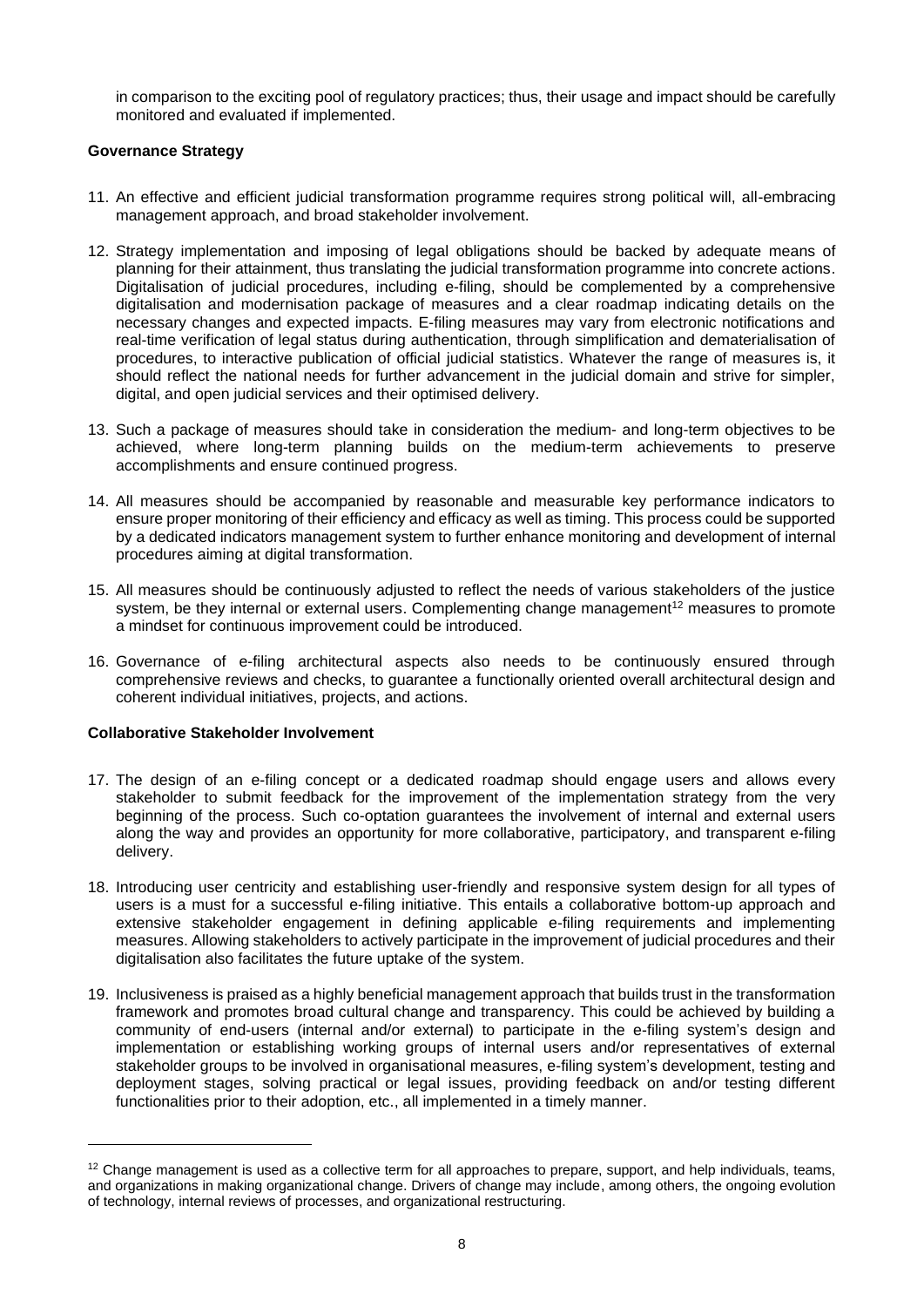- 20. Setting up experimental laboratories engaging key users to support the initial design and development of an e-filing system or a particular innovative feature could be an advantage depending on the size and timeframe of the project.
- 21. Continuous involvement of end-users, especially representatives of the legal professions, is considered a key success factor in the deployment of an e-filing system. The "ambassador approach" (guiding notable end-user communities' representatives to identify shared interests, values, or experiences with members of their communities and promote the project) is considered hugely salutary especially in the early piloting stages, when the e-filing system still experiences various problems.

## <span id="page-8-0"></span>**Strong Commitment to the "Digital by Default" Principle**

- 22. Both strategy and legislation should embed the "digital by default" principle while also considering the existing culture, community readiness towards adoption of digital tools, and digital skills' levels (both within judicial communities and from the end-user perspective of citizens and businesses as they might be different). Nevertheless, these aspects should not block the reforms but rather provide a realistic starting point towards a more gradually introduced changes.
- 23. Imposing strict obligations should be (self-)regulated by levels of readiness, transition periods and successive measures.
- 24. Fostering digitalisation by obligatory measures could be beneficial only if relevant supporting measures and infrastructure facilities (including network, hardware, software, development, maintenance, and assistance) are already in place. Sufficient levels of communities' digital culture and skills could be considered as well. A gradual adoption approach might be preferred in states where major national developments are still ongoing or underway.
- 25. Delivering judicial services digitally as a preferred option should be adopted, while keeping other channels open for those who are disconnected by choice or necessity or with respect to certain types of cases/procedures. Nevertheless, fostering digitally native documents should be a priority.
- 26. Exchanging data (such as individuals' identification data and social status, company data, property data, etc.) with third-party systems should be seen as a necessity rather than a conformity when developing an e-filing system. Semi-automation or limited integration with external systems should be envisaged only as a temporary solution where key facilitating platforms or integration processes are underway.

## <span id="page-8-1"></span>**Part II – Organisational Aspects**

#### <span id="page-8-2"></span>**Rational Resource Allocation**

- 27. Digitalisation of judicial procedures and e-filing implementation, along imposing of legal obligations to facilitate such reforms, should be adequately mapped with available information technology, human and financial resources. Allocation of resources should follow the principle of sustainability, considering the entire lifespan of a project or a system and not only its development costs.
- 28. Funding should be secured independently from third-party sources and underpin the no-savings concept.
- 29. Engagement of internal resources for development and maintenance of judiciary systems should be encouraged, in order to avoid procurement delays and improper spending and to ensure knowledge preservation and continuity. However, where public procurement is necessary, the development of a proof of concept, a prototype or a minimum viable product could be envisaged to ease the stakeholder understanding of the processes and features from an early stage. In any case, the timeframe for the efiling system development should envisage possible delays in resources' allocation as well as possibilities for dynamic alignment with related projects or measures.
- 30. When it comes to human resources, judiciary should focus not only on ensuring adequate and largeenough technology teams, but also on the proper and long-term involvement of both judicial experts and legal practitioners (having knowledge on the exact procedural rules and needs from within) and experts in organisational transformation, change management, communication, etc. that could support the judiciary in shaping new ideas, using proper collaboration tools and building trust by communicating the changes in the most relevant manner to the audience.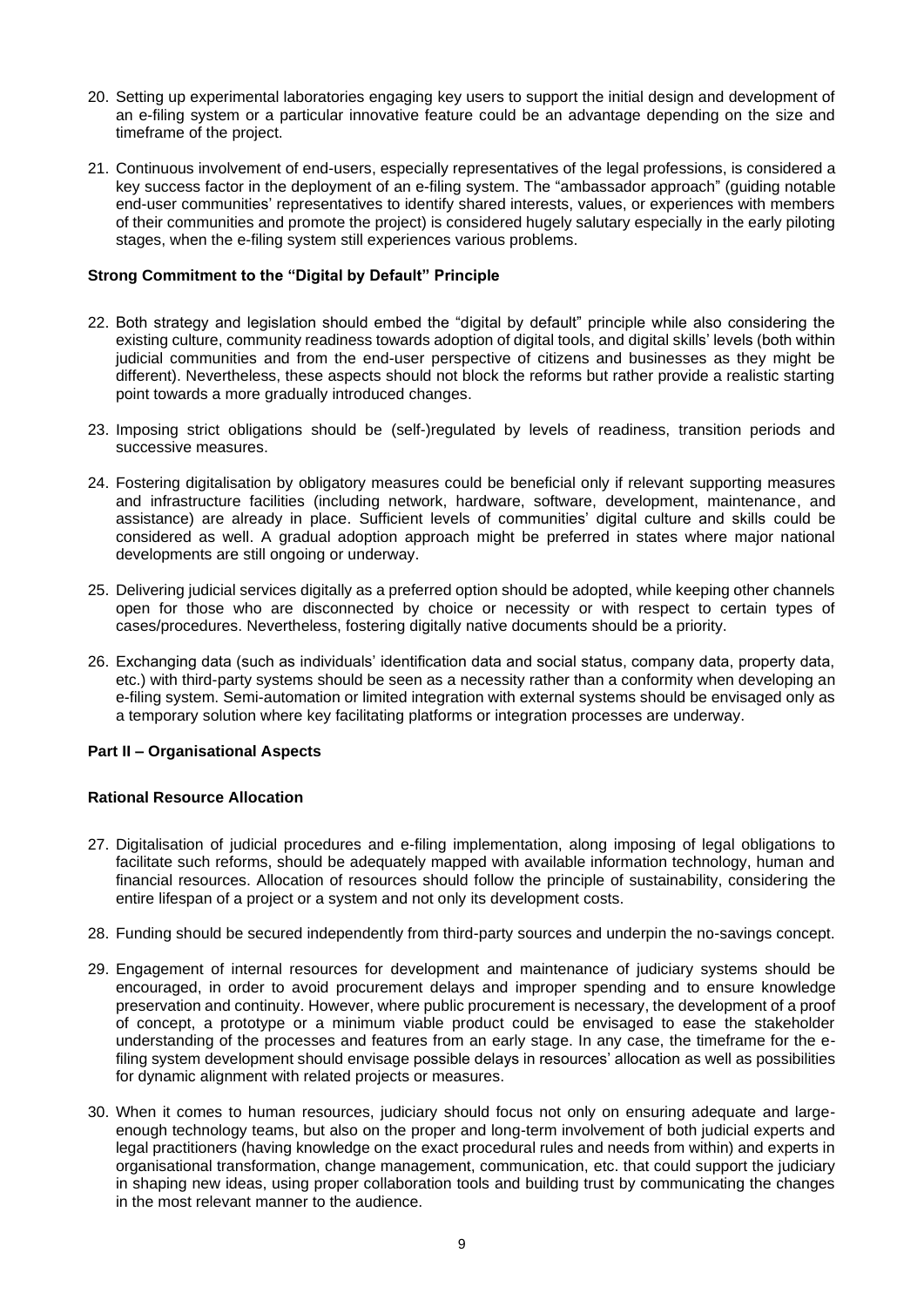31. Adoption and monitoring of key-performance indicators and assessments with regards to the return of investment, cost management and savings-of-human-resources should be encouraged.

# <span id="page-9-0"></span>**Agile Project Management**

- 32. Regarding delivery of an e-filing system, the successive staged approach should be considered. Step-bystep implementation and prioritization of projects should be based on relevant impact-based considerations with respect to bringing most value to end users, affecting high volume of cases and/or procedures, low-risk operations and procedures, etc. Procedure-by-procedure or domain-focused approach could be also considered only if a clear vision and timeframe are established towards a complete and all-purpose e-filing solution.
- 33. During project planning, prioritization of (sub-)measures should be based on a variety of expected-impact, value-for-money, and risk-management considerations. Depending on national priorities related to building trust and promoting broad cultural change and transparency, in some cases prioritisation could be given to services provided directly to citizens and businesses.
- 34. If opted for, the Agile approach on both organisational and development levels should be considered from the very beginning and adopted with increased attention on expected results and strict time management procedures.
- 35. Securing adequate resources on project management should not be underestimated. The underlying management methodologies should be understood by both judicial experts, respective management bodies, and IT development teams (be they internal or not). Engaging acting judicial officials and magistrates in co-managing could be beneficial depending on their availability; should this approach be implemented, allocation of proper time spent on the project lifecycle and development of relevant management skills is a must.
- 36. Experimental culture should be encouraged considering the long-term benefits of the experimental sampling mechanisms (proofs of concept, prototyping, experimental releases, piloting, etc.) and the added value towards engaging stakeholders, promoting co-optation, and facilitating the acceptance of the tools by the users.
- 37. Organisational transformation of the judicial bodies' back-offices should complement any e-filing project. Deploying continuous improvement and impact management methodologies and techniques could be beneficial to attain holistic and sustainable change.

# <span id="page-9-1"></span>**Complexity Constraints**

- 38. Successful digitalisation of judicial procedures and e-filing implementation require reconfiguration or redesign of core judicial processes to achieve improvements in productivity, cycle times and quality, rather than their mere replication with electronic means. Designing the future state for each process without regard for current constraints should be encouraged; once a compelling future state is described, complexity constraints (e.g., legally required checks) should be reintroduced to ensure legality of proceedings. However, where legacy system architecture should be taken into account, its constraints are to be embedded in the new design in such a way to allow continuous service delivery during future architecture updates.
- 39. Automated operations (e.g., automated case assignment, summons, notifications, case tracking, case relationship management, scheduling, reporting, etc.) and features minimizing workload efforts (e.g., introducing templates with variable content, pre-filled data, notifications on contradictory citations of the law, etc.) should not be seen as complementary measures but embedded in the e-filing design.
- 40. A mobile-first approach<sup>13</sup> should be adopted in designing new systems as it leads to a design that is more content-focused, and therefore user-focused. Such an approach brings a new perspective on the complexity of the proceedings and eliminates redundancies in both texts and actions.

<sup>&</sup>lt;sup>13</sup> Mobile-first approach is a strategy based on responsive design: the interface is designed for the smallest device possible and then scaled upwards to automatically adapt to larger devices and desktop computers. It organically leads to a design that is more content-focused, and therefore user-focused.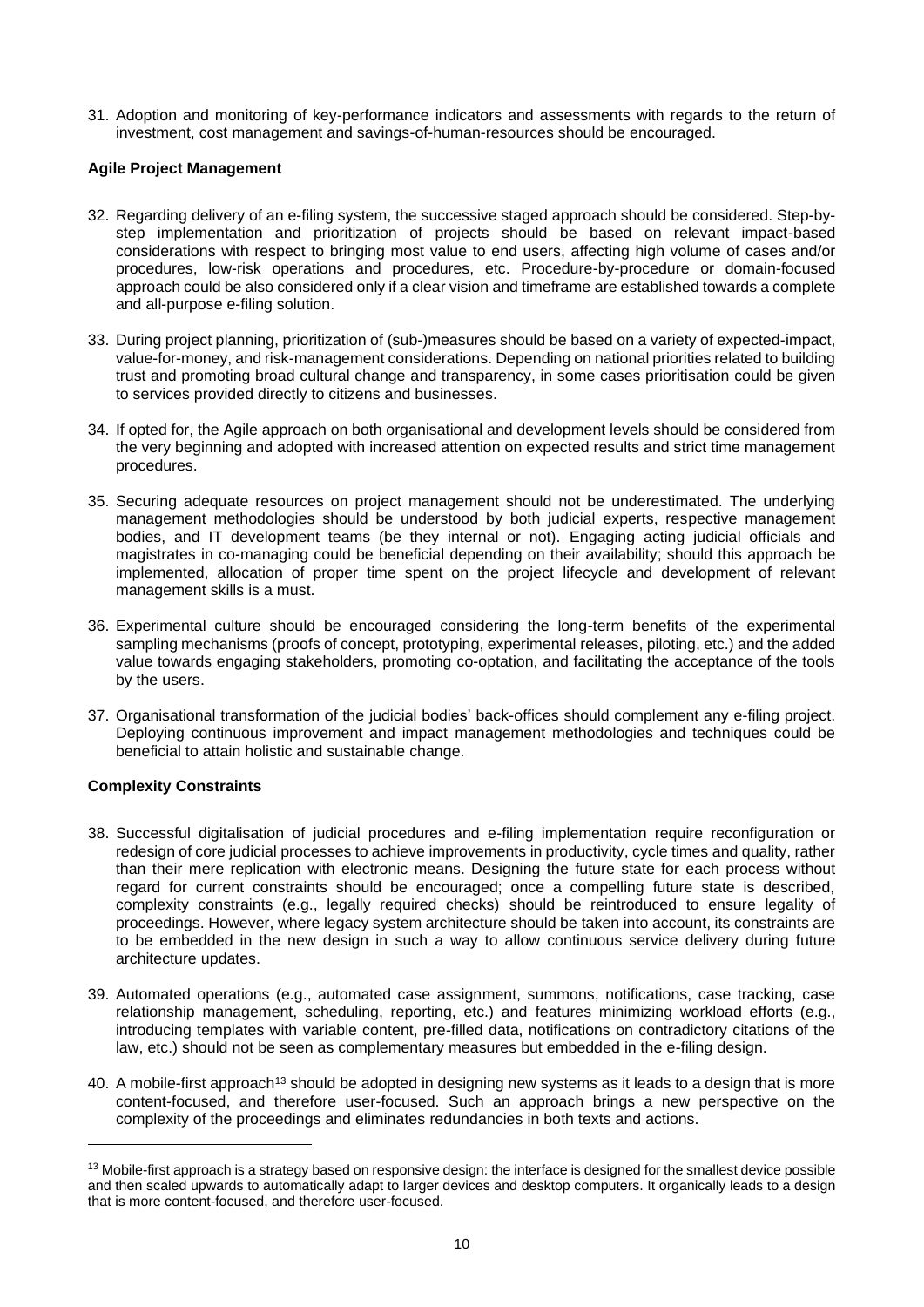41. Considering the legal complexity and interparty dependencies, any further e-filing involution of organisational or technical nature should be avoided (e.g., features not directly linked to e-filing needs, too complex navigation, too complex user experience design, etc.).

## <span id="page-10-0"></span>**User Centricity**

- 42. User-centric way of service delivery is a strategy that is based on putting the user first and at the core of the business process to provide a positive experience and build long-term relationships. This requires not only to anticipate users' needs but also to create processes, services, policies, and a culture that are designed to support them with a great experience from initial discovery to point of action and beyond. An e-filing system should follow the same strategy towards a deployment success.
- 43. Inclusion is about diversity and ensuring involvement of everyone to the greatest extent possible. Creating inclusive services involves an understanding of user-diversity and the wide range of their perspectives. Large stakeholder involvement at every stage of the e-filing system design and development should remove the barriers that create undue effort and separation.
- 44. Accessibility is an attribute of inclusive design. It refers to the levels of usefulness a service brings to the user, its ease of use with regards to intuitiveness, functioning and reliability, and – in general – creating a satisfying experience. Further to adhering the rights of persons with disabilities,<sup>14</sup> experts in user experience and design should be part of the e-filing project since system's design phase, working closely together with stakeholders, to ensure optimum results.
- 45. One-stop-shop principle should be implemented to provide a single platform for delivery of e-services by judiciary, including on e-filing. While offering users the convenience of having multiple needs met in one location increases their experience, it also saves judiciary investing further resources in the long-term.
- 46. An e-filing system should also serve the needs of its users, providing the highest level of flexibility to both facilitate the creating and reading of e-documents and limit their administrative burdens (e.g., performing inconsistency checks, validating legal references, generating indexed PDF bundles of case materials in electronic form, etc.).

## <span id="page-10-1"></span>**Effective Communications**

- 47. Digitalisation of judicial procedures and e-filing implementation require an effective supplementing communication strategy to engage key stakeholders in advocacy measures and keep target groups informed. Publication of a detailed and service-oriented action plan, indicating all measures' deadlines, resources, and responsible bodies, and a follow-up monitoring of its implementation on a regular basis could be adopted to enforce transparency of efforts and results.
- 48. Considering the size of the audience and the diversity of their needs and understanding of the processes, effective e-filing deployment requires communicating the benefits of using the applications and the possibilities for automating burdensome tasks, especially when introducing more complex systems or digitalisation processes. Further efforts to increase the take-up possibly through strengthening incentives and communication would be beneficial to reach e-filing system's full potential.
- 49. Communications underlining inclusiveness, cooperation, and engagement, supplemented with adequate actionable measures, is a must, towards delivering clear, open, and understandable messages.
- 50. Communication needs of citizens and businesses require simplified communications with respect to language, terminology, and visualisation to call for action. Developing new ways to communicate complex legal information, like summons, notifications, policies, process guides, and beyond, and developing pilots around how to make the e-filing more accessible, equitable, and empowering — especially for people not assisted by lawyers — should be encouraged within the framework of the regional socio-cultural framework and practices.

<sup>&</sup>lt;sup>14</sup> For strategies, standards, and resources to make web applications accessible to people with disabilities, the W3C Web Accessibility Initiative (WAI)[, https://www.w3.org/wai/,](https://www.w3.org/wai/) is a primary reference.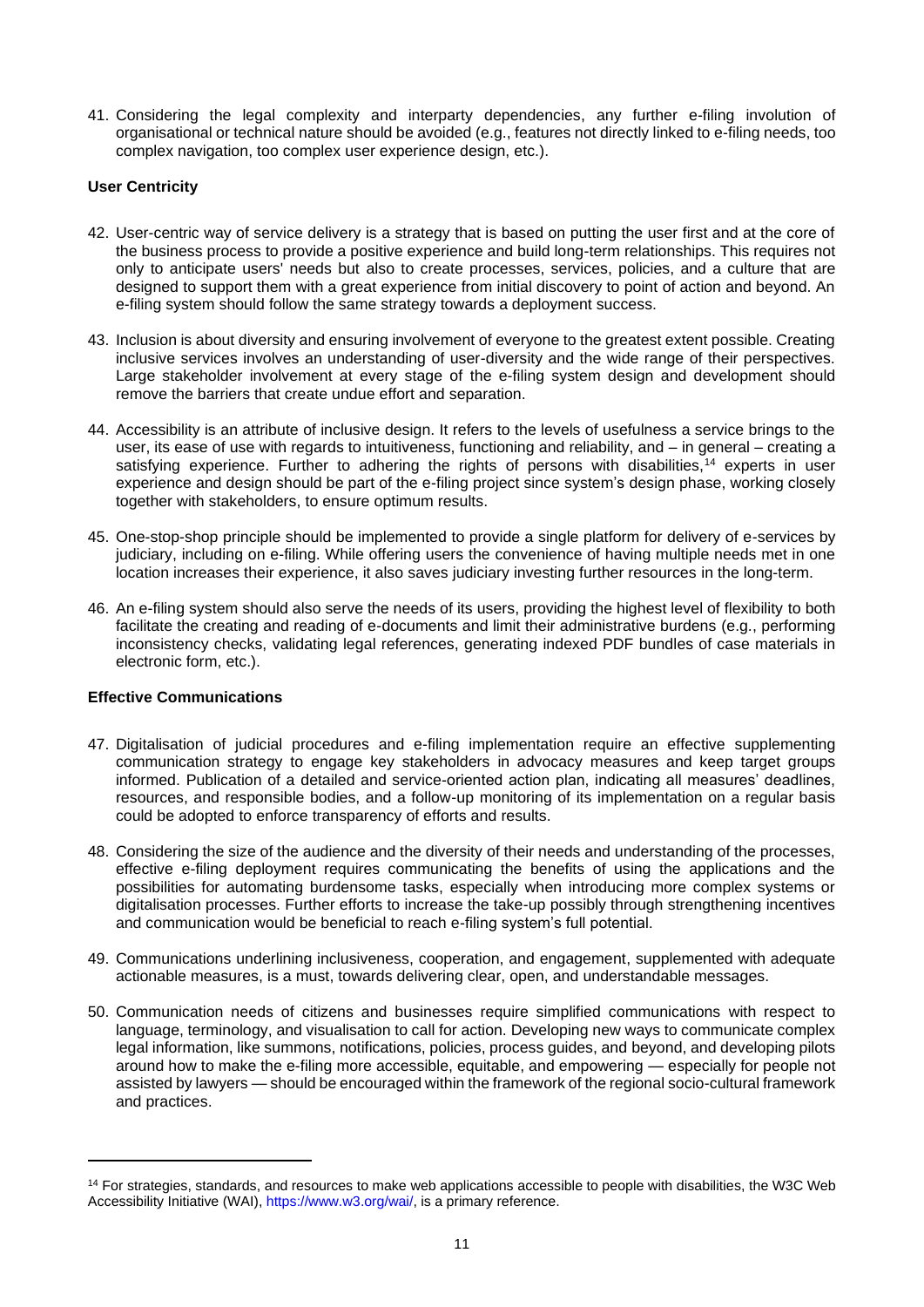#### <span id="page-11-0"></span>**Multi-level Support and Training**

- 51. Reaching an adequate level of users' digital skills is considered the biggest and most challenging aspect of a digitalisation strategy. This issue should be considered as a starting point for the e-filing design and reflected in dedicated measures applicable to e-filing.
- 52. An e-filing system should be built (or a new feature be introduced) in such a way that no assistance to the end user is needed regarding the usage of its functionalities.
- 53. Special efforts towards providing day-to-day multi-level support, training, and technical assistance are mandatory. A variety of tools can be explored; however, online training, a helpdesk with extended hours, and on-demand remote technical support should be provided.
- 54. Digital guidance and training, together with shoulder-by-shoulder guidance provided by peers, should be encouraged to limit the need for further support. Nevertheless, such support should be provided, if needed.

#### <span id="page-11-1"></span>**Part III – Technical Aspects**

#### <span id="page-11-2"></span>**Documents in Electronic Form**

- 55. For the purposes of e-filing, all judicial documents should be processed<sup>15</sup> solely in electronic form (as edocuments), respecting authenticity, integrity, and confidentiality.
- 56. E-documents that are legal acts (e.g., pleadings, statements, orders, decisions, etc.) should be created and made available in open formats (e.g., PDF). No proprietary software should be needed to create and/or read them.
- 57. Measures to facilitate the reading and study processes, especially for long text files, should be considered, especially for internal or professional external users. For example, including links to legislation and/or case law could be considered a good practice. For the former, a standard such as the European Case Law Identifier (ECLI)<sup>16</sup> or an equivalent standard could be used, while for the latter the European Law Identifier (ELI)<sup>17</sup> or an equivalent standard is recommended. Such links could also be automatically created using normalization techniques.<sup>18</sup>
- 58. Qualified e-signatures (or equivalent services) should be applied to certain types of legal acts to ensure their authenticity and integrity, for example when they need to be used outside the justice domain (e.g., court decisions). In order to allow the usage of the applications from any device and without installing additional hardware (e.g., smart card readers) and/or software, remote qualified signing should be possible. A qualified electronic seal<sup>19</sup> could be an alternative to the qualified e-signature, since it is automatically applied by the system.<sup>20</sup>

<sup>&</sup>lt;sup>15</sup> For the purposes of the present guidelines, processing refers to any operation or set of operations which is performed on data or documents, whether or not by automated means, such as creating, converting, collecting, recording, organising, structuring, storing, adapting or altering, retrieving, using, disclosing by transmission, disseminating or otherwise making available, restricting, erasing, destructing, or else.

<sup>16</sup> <https://eur-lex.europa.eu/summary/IT/jl0056>

<sup>17</sup> <https://eur-lex.europa.eu/eli-register/about.html>

<sup>18</sup> Such techniques parse unstructured text and automatically generate legal links. See *T. Agnoloni, L. Bacci, M. van Opijnen (2017). BO-ECLI Parser Engine: the Extensible European Solution for the Automatic Extraction of Legal Links*; available a[t http://ceur-ws.org/Vol-2143/paper4.pdf.](http://ceur-ws.org/Vol-2143/paper4.pdf)

 $19$  An electronic seal provides evidence that an e-document is issued by a legal person (in this context for example the judicial authority), ensuring certainty of the document's origin and integrity, as the e-signature does when the signatory is a physical person.

<sup>&</sup>lt;sup>20</sup> In any case, this should not pre-define an authentication process that is considered adequate by the respective member State based on experience and in line with applicable legislation.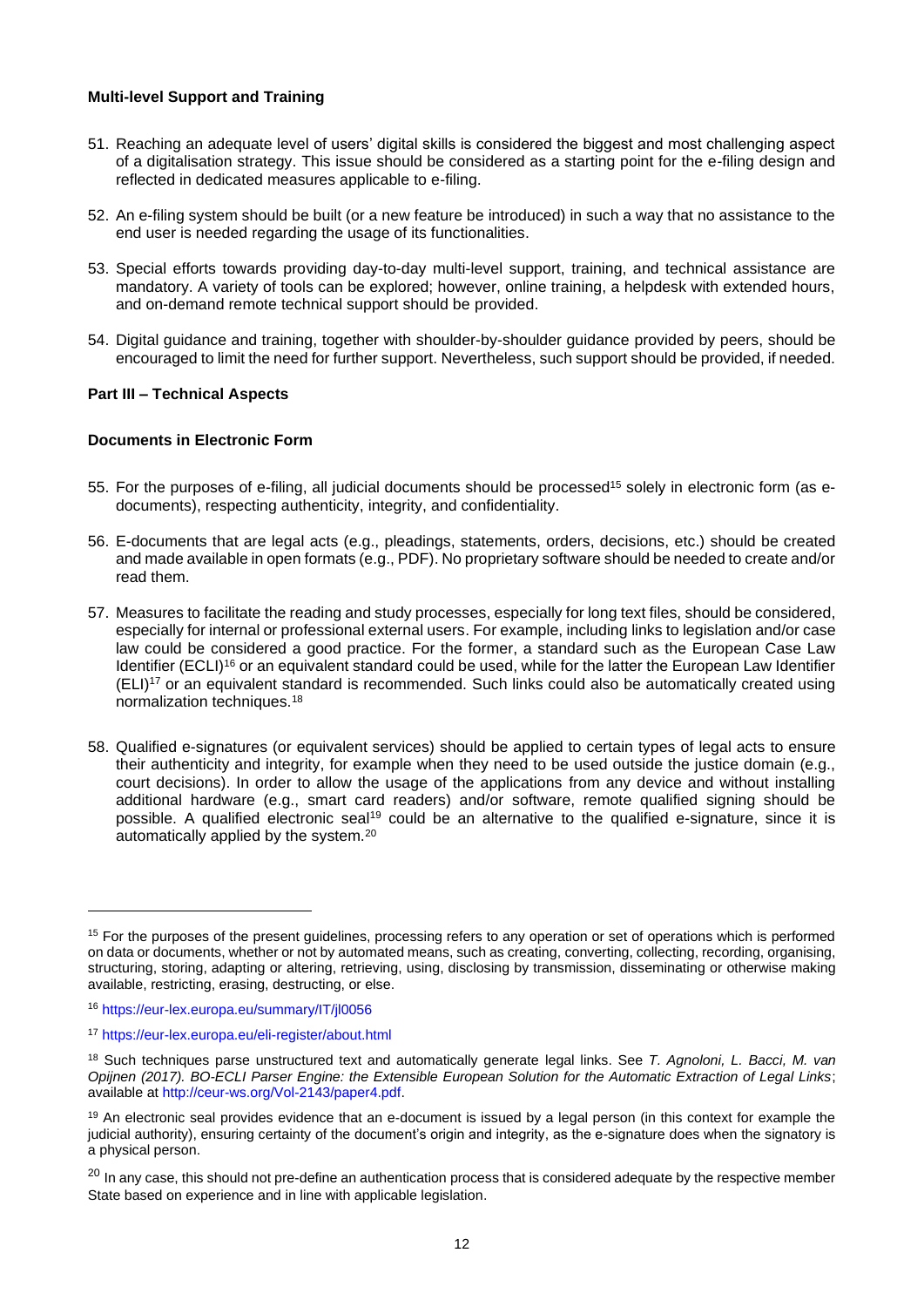- 59. The e-document sent to a judicial body by an external user should contain (or be accompanied with) structured data, i.e., metadata, to allow for automated filling in or updating of case data and enabling automatic or semi-automatic processing within the case management system, thus avoiding manual data entry and possible mistakes.
- 60. During the e-filing process, metadata provided by external users should undergo embedded mechanisms that automatically verify the quality and completeness of the input data, to minimize validation performed by court staff, e.g., checking accuracy of personal data against an external database, intrinsic data inconsistencies, discrepancy with the text in the e-document, etc.
- 61. The e-filing system should provide an incontestable proof of delivery containing an electronic time stamp issued by the receiving judicial authority.
- 62. Multimedia and large files (i.e., wiretaps, video files, etc.) should also be considered in the design of the e-filing architecture with respect to their potential further analyses and cross-border exchange, as well as in light of the growing need to deal with evidence in electronic formats.
- 63. Measures to guarantee the correct handling and exchanging of e-evidence, in terms of identification, collection, acquisition, transmission and preservation, are a must.<sup>21</sup> E-evidence's metadata should be represented following an international standard that provides a common language to support automated normalisation, combination and validation of varied information sources, in order to facilitate analysis, exploration of investigative questions ("who", "when", "how long", "where") and to enable exchanges with other countries.
- 64. Special attention and regular assessment of needs should be envisaged with respect to keeping other channels open for those who are disconnected by choice or necessity or for certain types of cases/procedures. In these cases, paper documents should be accepted by the courts and prosecutor offices, which should convert them in digital form in order to preserve the completeness of the digital dossier. An advanced e-signature process<sup>22</sup> (or equivalent service) should be put in place for scanned documents to certify conformity to the paper-based original.
- 65. Internal users should have the possibility to personalize templates for documents created in the various steps of judicial proceedings (e.g., decisions, communications, minutes of hearings, etc.). A solution to share templates with other users or members of specific communities (e.g., judges dealing with family law cases, or judges from the same court/region) should also be provided; if based on a central repository, a search function is recommended.

## <span id="page-12-0"></span>**Online Payments**

- 66. Solutions to enable online payment of court fees ("e-payments") should be available, enabling the users to choose the preferred method among the most common ones (i.e., credit card, debt card, money transfer, etc.).
- 67. Online payment solutions must be designed and implemented to ensure the security of money transfer during the whole process.
- 68. The e-payment process should be properly integrated with the e-filing system, so that the e-payment uniquely refers to the specific task (e.g., introduction of a civil proceeding), for example generating a unique identifier of the operation.
- 69. The e-payment system could provide for an automatic calculation of court fees in case they are fixed or based on known parameters (e.g., type of procedure). In these cases, a ready-to-pay template with pre-

<sup>21</sup> See also *Guidelines on electronic evidence in civil and administrative proceedings adopted by the Committee of Ministers of the Council of Europe on 30th January 2019*, available at [https://rm.coe.int/guidelines-on-electronic-evidence-and](https://rm.coe.int/guidelines-on-electronic-evidence-and-explanatory-memorandum/1680968ab5)[explanatory-memorandum/1680968ab5.](https://rm.coe.int/guidelines-on-electronic-evidence-and-explanatory-memorandum/1680968ab5)

<sup>&</sup>lt;sup>22</sup> An advanced electronic signature is an e-signature that meets the following requirements: it is uniquely linked to the signatory; it is capable of identifying the signatory; it is created using electronic signature creation data that the signatory can, with a high level of confidence, use under his sole control; and it is linked to the data signed therewith in such a way that any subsequent change in the data is detectable.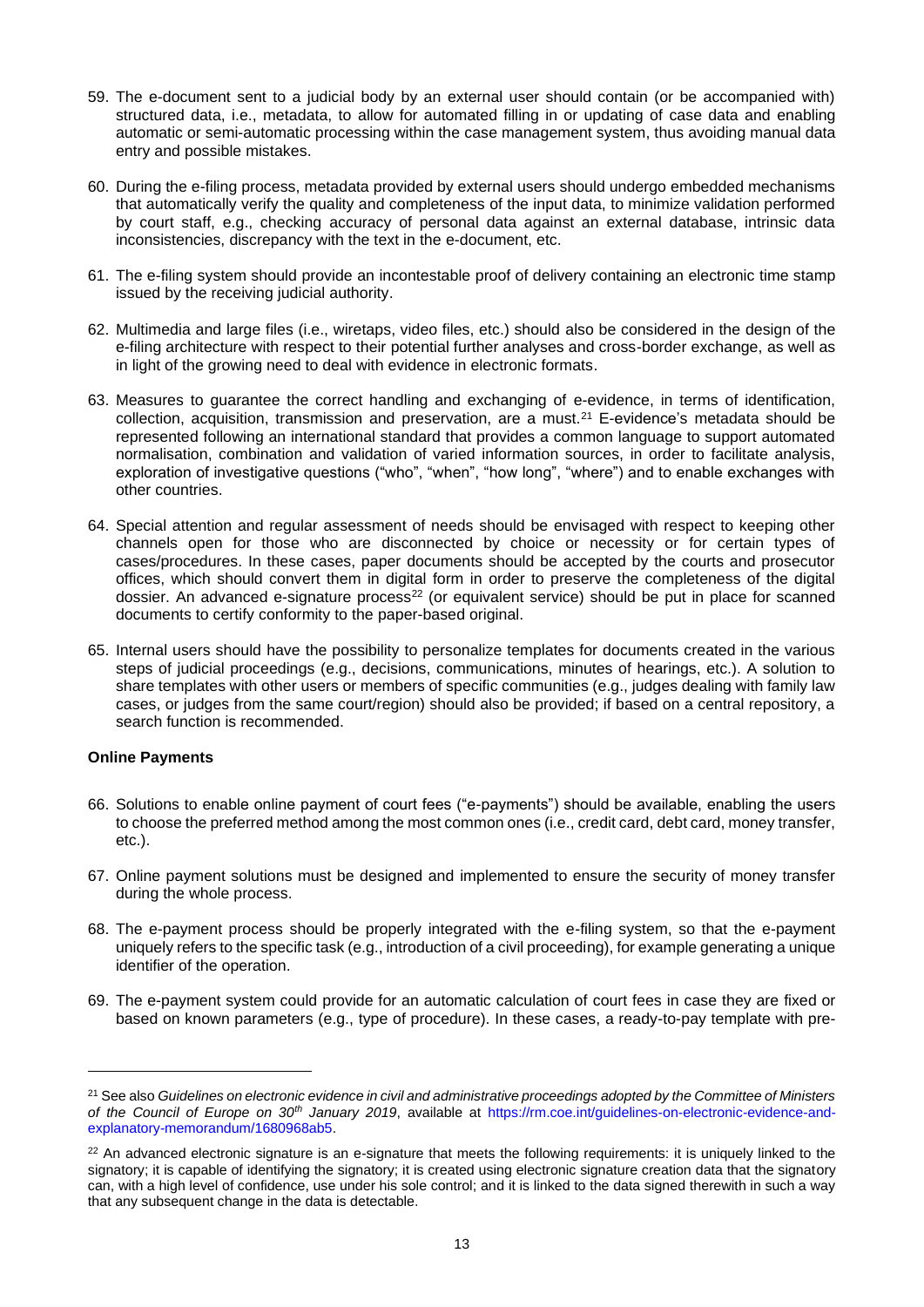filled payment data should be provided. In case no automatic calculation is possible, the user should be notified via electronic means once the exact amount could be or is already established.

70. When automatic calculation of court fees is available, publicly accessible calculating features are to be provided to private citizens.

#### <span id="page-13-0"></span>**Effective Data and Document Management**

- 71. A unique data and document repository at national level should be put in place, with the aim to avoid duplication of information between judicial authorities, especially the ones that make use of the same data and documents across the various instances (first and second instance courts, Court of Cassation, etc.), also to provide more efficient, effective, and easy to develop search and analysis capabilities. Only access permissions should change throughout the whole e-document lifecycle.
- 72. The repository should ensure the storage of e-documents to preserve (and being able to prove) their integrity in every step of their lifecycle.
- 73. The repository should provide application programming interfaces for applications, including for external ones, via secure channels, to enable the automation of burdensome judicial operations and the automated exchange of case-related data between (judicial) authorities.
- 74. In order to present video evidence (e.g., during hearings, upon request of a lawyer, etc.), open standards should be identified, and specific streaming solutions could be developed to ensure the best quality and viewing experience (e.g., providing notes, bookmarks, and geographic localisation) and to avoid downloading large files. Cloud solutions (on premise or external) should be taken into consideration with the proper safeguards in place.

#### <span id="page-13-1"></span>**Accessible Court Data**

- 75. Databases should be designed so that court statistics are collected and elaborated automatically on a regular basis, avoiding – or at least minimizing – human efforts.
- 76. A more comprehensive business intelligence approach should be put in place, adopting state-of-the-art Big Data technologies, applied to structured and unstructured data, in order to enable data correlation (also with internal and external databases), effective searches, analytical functionalities (beyond judicial statistics)<sup>23</sup> and/or perform clustering analyses and predictive analytics<sup>24</sup>, providing useful dashboards for different types of users and effective responses to central and local decision-support needs. For such purposes, scanned documents could undergo an automatic optical character recognition (OCR) process.
- 77. The e-filing system should provide specific procedures for correcting mistakes made by registrars, avoiding shortcuts (e.g., direct access to databases) or workarounds that could mine the consistency of data and have negative impacts on statistics and data analysis.

## <span id="page-13-2"></span>**Publicly Available Court Decisions**

- 78. Court decisions should be publicly available (i.e., without authentication).
- 79. Automatic or semi-automatic anonymization solutions could be necessary to solve privacy constraints, creating a public version of any decision.
- 80. Decisions and case-related documents should be uniquely identified, following an officially recognized standard, in order to provide easier citation of case law by all actors involved and reduce time spent by legal professionals and academics on researching and navigating it.

<span id="page-13-3"></span><sup>&</sup>lt;sup>23</sup> Examples may refer to tools allowing analyses of multidimensional data interactively from multiple perspectives, customizable dynamic reports and dashboards, benchmarking, etc.

<sup>&</sup>lt;sup>24</sup> Predictive analytics encompasses a variety of statistical techniques from data mining, predictive modelling, and machine learning that analyse current and historical facts to make predictions about future or otherwise unknown events.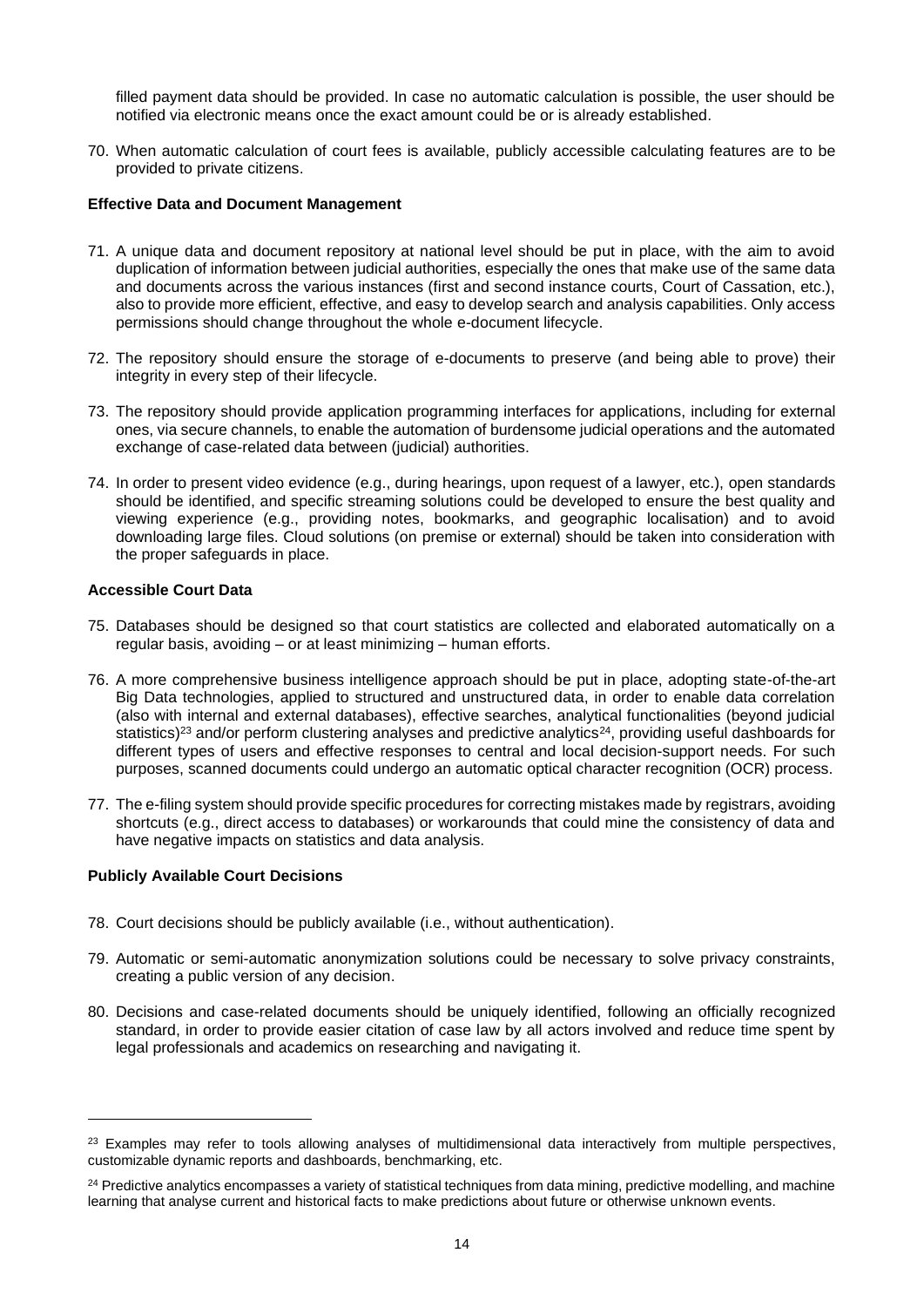#### **Business Continuity Requirements**

- 81. The e-filing system should be designed and developed allowing remote access and usage from any device and without any additional software installation requirements. Thus, web-based applications should be built, that thy can be launched from a common browser.
- 82. The e-filing system should correctly manage temporary interruptions, e.g., resuming the status at time of interruption without data loss.
- 83. Proper solutions should be found for the back-office functionality of the e-filling system to allow internal users to work off-line, i.e., when the internet connection is not available, in particular for studying and drafting documents. For these purposes, the system could allow one-way or two-way synchronization under strict rules via a separate system feature; no uncontrolled download and/or upload of e-document should be allowed.
- 84. The e-filing system should be designed and developed to provide easy and fast access to real-time information as stored in databases and document (or case) management systems. Quick response times (measured in few seconds) should be ensured at least for the mostly used features, e.g., displaying search results, viewing detailed data, opening a document, etc. Key performance indicators should be constantly and proactively checked and measured by a monitoring system, running frequent performance and functional tests for specific scenarios.
- 85. Zero downtime deployment<sup>25</sup> should be pursued. Proven development, security, and operations approaches allowing effective automation and monitoring on software releases in a reliable manner, should be considered.
- 86. A business continuity plan should be put in place, aiming to obtain short periods of e-filing system unavailability together with minimum or zero loss of data in case of crashes or data corruption. The latter is the most critical parameter, since data gaps can be problematic to solve and might need a lot of human intervention (and time) to reach structured data and document consistency.

#### <span id="page-14-0"></span>**Security Safeguards**

- 87. E-identification of natural or legal persons should be based on a strong authentication mechanism, for example – as of nowadays technologies – through a so-called "2-factor authentication", especially when accessing the e-filing system from an external network via internet (e.g., via a web portal).<sup>26</sup>
- 88. To properly manage internal users' identities and regulate user access, the e-filing system should also be integrated with an identity and access management system. The latter should be unique for the judicial domain (i.e., to be used by all applications, not only by the e-filing system) and provide both role-based and attribute-based access control models for authorization management.
- 89. The e-filing system should be adequately protected from cyberattacks, especially for features exposed on the internet (e.g., web portals). It should undergo periodic vulnerability tests, following international standards (e.g., OWASP for web applications<sup>27</sup>).
- 90. To ensure data confidentiality, especially for certain kinds of sensitive information (e.g., names of defendants), solutions to encrypt data and documents should be put in place with regards to both transmitting and archiving processes. That information should be also protected against direct access via an operating system (e.g., by a system administrator), storage devices and backup media as well. A crucial aspect to be considered is the correct management of the encryption/decryption key(s), which also involves a variety of organisational aspects.

<sup>&</sup>lt;sup>25</sup> Zero downtime deployment is a deployment method where an application (e.g., an e-filing system) is never down or in an unstable state during the deployment or updating process.

<sup>&</sup>lt;sup>26</sup> Most common solutions are smart cards or national ID cards (containing a qualified authentication certificate), a onetime password (OTP) generated by a mobile application on the user's smartphone or an authentication through an identity provider recognized by the judicial authority (usually a state-approved one).

<sup>&</sup>lt;sup>27</sup> The Open Web Application Security Project (OWASP) is an online community that produces freely available articles, methodologies, documentation, tools, and technologies in the field of web application security.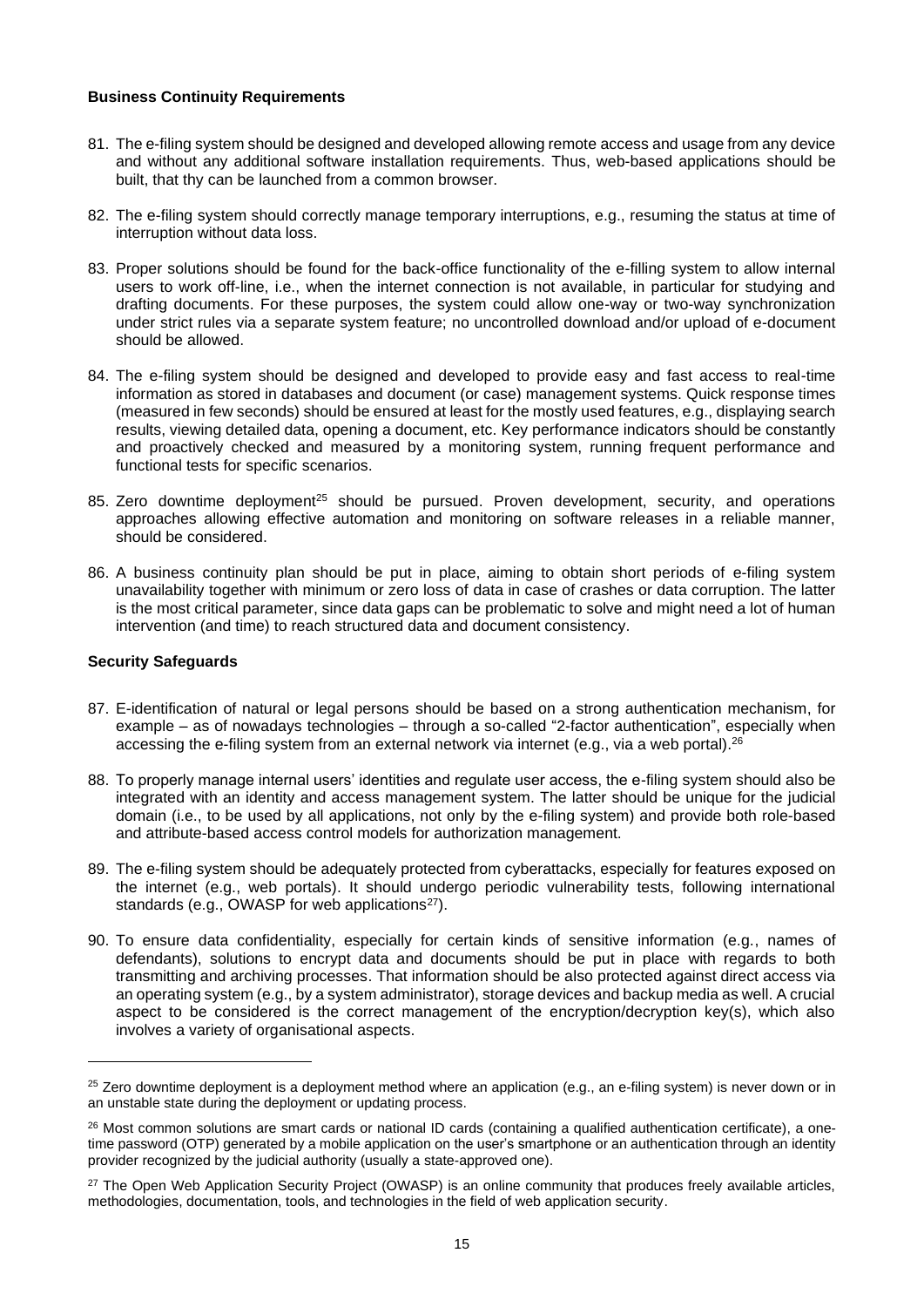- 91. Proper security safeguards should be in place in cases of remote working, to guarantee confidentiality of e-documents containing sensitive data processed on the device(s) in question.
- 92. Data segregation solutions should be implemented to ensure that only e-filing users can access their data, according to their rights, while privilege system users (e.g., database or system administrators) cannot read or update data.

#### <span id="page-15-0"></span>**Interoperable Architecture**

- 93. The e-filing system should be designed in such a way to be ready to interoperate with external systems, ensuring maximum compatibility on a national level to exchange data effectively and efficiently with other authorities (e.g., land and business registers, law enforcement, etc.). This should facilitate the work of the judge in timely and comprehensive e-reception of requested documents through the established digital channels. Proper state-of-the-art architectural principles and technological standards should be adopted. Considering the complexity of e-filing, an enterprise architecture<sup>28</sup> could be considered suitable as it contributes to a reduction in IT complexity, consolidation of data and applications, and better interoperability of the systems.
- 94. Interoperability streams should be designed to ensure proper security, personal data protection and confidentiality arrangements, based on the level of sensitivity, e.g., setting up encrypted channels and a public key infrastructure to ensure authenticity, integrity and privacy of data exchanged.
- 95. Considering the reuse of government-facilitated building blocks is a must, e.g., existing platforms or frameworks for e-signatures, e-IDs, e-payment, e-delivery, etc.
- <span id="page-15-1"></span>96. European Union's regulations and available tools<sup>29</sup> should be considered by non-EU states to secure cross-border interoperability and exchange of e-evidence<sup>30</sup>.

<sup>&</sup>lt;sup>28</sup> An enterprise architecture refers to a conceptual blueprint that defines the structure and operation of the organizations with the intent to determine how an organization can effectively achieve its current and future objectives by proactively and holistically identifying and analysing the execution of change toward desired business vision and outcomes.

<sup>&</sup>lt;sup>29</sup> I.e., e-CODEX (e-Justice Communication via Online Data Exchange), a secure decentralised IT system which interconnects different national e-justice systems to carry out cross-border procedures in civil and criminal matters. Available a[t https://www.e-codex.eu/.](https://www.e-codex.eu/)

<sup>&</sup>lt;sup>30</sup> For example, the European Commission set up the e-Evidence Digital Exchange System, a secure decentralised system allowing competent EU Member State authorities to communicate swiftly and expediently with respect to electronic exchanges in the context of the European Investigation Order and the various Mutual Legal Assistance instruments in the criminal law field. It is using the e-CODEX system as the tool for secure transmission of data.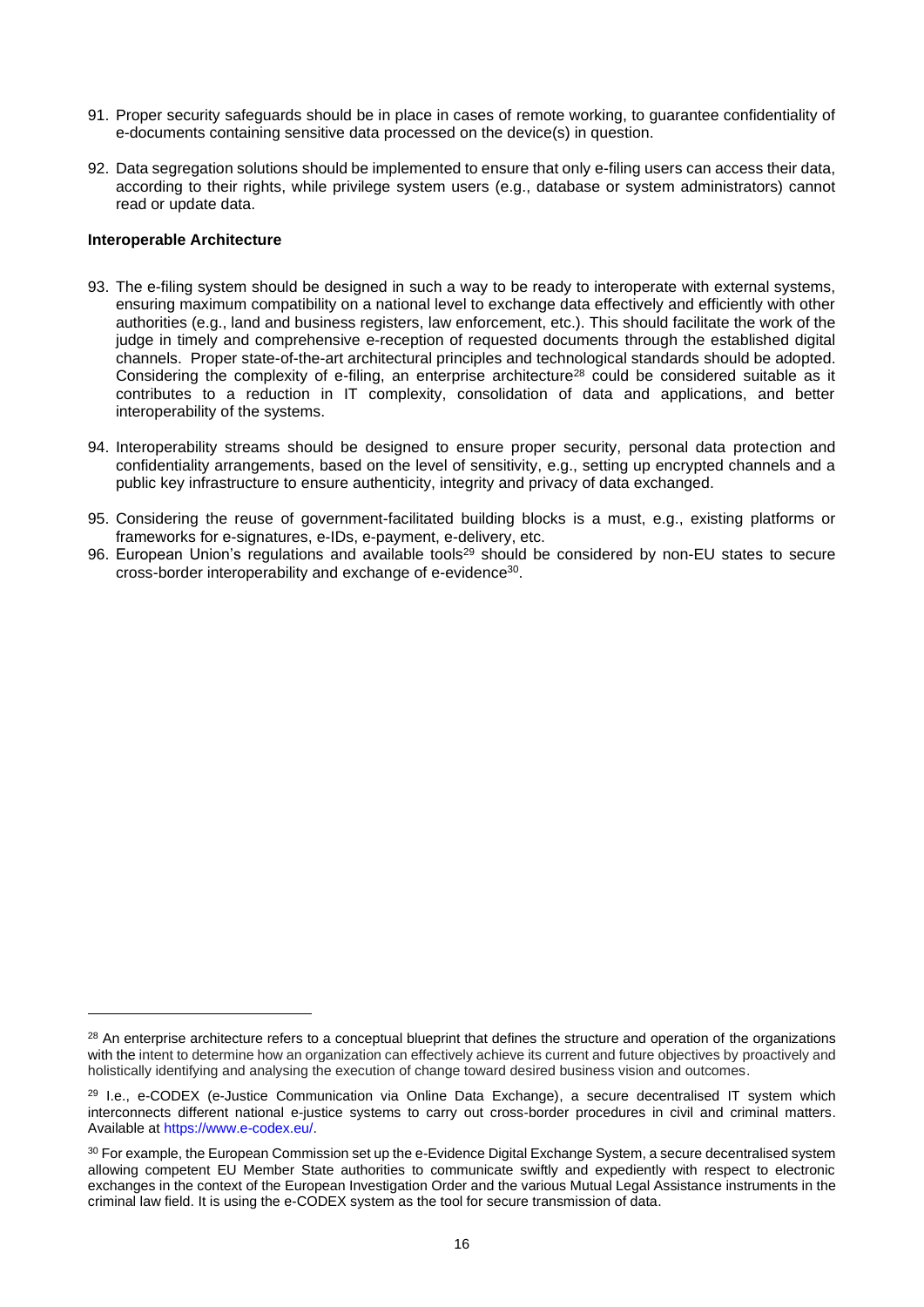#### **Appendix**

#### **Checklist for Developing an e-Filing System as Part of an All-round Court Digitalisation Strategy**

This checklist serves policy makers, representatives of judicial management bodies, project managers, IT managers, etc. to better outline the steps towards an effective and efficient long-standing e-filing system as part of an all-round court digitalisation strategy.

While this checklist could be used as a separate instrument to support e-filing system design, it also serves as a complementary tool to help stakeholders better interpret the concepts enlisted in these Guidelines. Each question, enlisted in checklist, derives from one or more guidelines, where the guidelines' numbering (I.1, I.2, …) indicates the respective part (I, II or III) and item (1, 2, 3...) within these Guidelines the question's context could be associated with.

The checklist's assessment approach is based on prioritization techniques used in management, business analysis, project management, and software development to reach a common understanding with stakeholders on the importance they place on the delivery of each requirement. Classification is as follows:

- Requirements as 'must have' are critical to the delivery in order for it to be a success.
- Requirements labelled as 'should have' are important but not necessary for delivery. While 'should have' requirements can be as important as 'must have', they are often not as time-critical or there may be another way to satisfy the requirement so that it can be held back until a future delivery.
- Requirements labelled as 'could have' are desirable but not necessary and could improve the user experience or satisfaction for a little cost. These are typically included if time and resources permit.

The checklist can be adapted – in particular with regards to the "compliance" column – depending on the state's status quo in e-filing and/or the respective stage of implementation and/or digitalisation. The checklist maps the measures required for successful e-filing and court digitalisation considering the expertise needed. This provides experts with a quick overview of what type of resources could be needed for the implementation of the measure in question.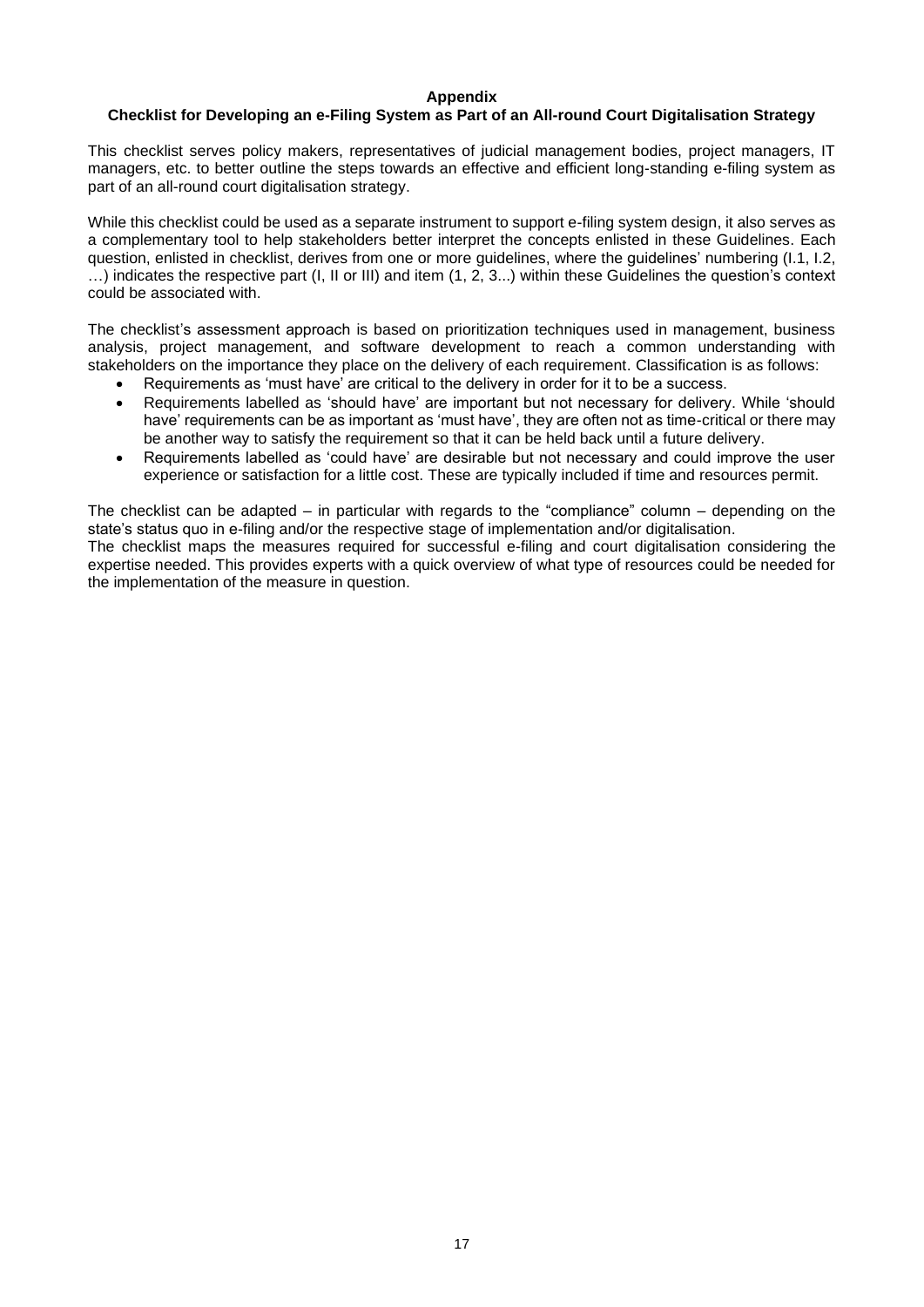|                                                                                                                                                                                                                                                                                                                                                                        |                                 | <b>Assessment</b> |                        |                                                        | <b>Mapping of required</b><br>hands-on measures |                                 |                                           |
|------------------------------------------------------------------------------------------------------------------------------------------------------------------------------------------------------------------------------------------------------------------------------------------------------------------------------------------------------------------------|---------------------------------|-------------------|------------------------|--------------------------------------------------------|-------------------------------------------------|---------------------------------|-------------------------------------------|
| <b>Measure</b>                                                                                                                                                                                                                                                                                                                                                         | significance<br><b>Level of</b> | Compliance        | Legislative<br>measure | organisation<br>al measure<br>Governance<br>related or | requirement<br>IT measure<br>or system          | Reference to a<br>key guideline | guideline(s)<br>Related                   |
| <b>Part I-Governance and Strategic Matters</b>                                                                                                                                                                                                                                                                                                                         |                                 |                   |                        |                                                        |                                                 |                                 |                                           |
| Is there an overarching strategy on judicial transformation and/or e-justice and/or digitalisation<br>of judicial procedures that includes considerations on e-filing?                                                                                                                                                                                                 | should<br>have                  | $\Box$            |                        | Yes                                                    |                                                 | 1.2                             | 1.1<br>1.3<br>$1.11 - 13$<br>1.21         |
| If such exist, is it developed in compliance with existing national and/or Europe-wide<br>digitalisation strategies?                                                                                                                                                                                                                                                   | must<br>have                    | $\Box$            |                        | Yes                                                    |                                                 | 1.5                             | $1.1 - 3$<br>1.7                          |
| Do policy guidelines and commitments on judicial transformation and/or e-justice and/or<br>digitalisation of judicial procedures encompass strategic, organisational, and technical<br>measures, including on e-filing?                                                                                                                                                | should<br>have                  | $\Box$            | Yes                    | Yes                                                    |                                                 | 1.3                             | $1.1 - 2$<br>$1.11 - 13$                  |
| Is your e-filing system envisioned as part of a larger ecosystem of (electronic) judicial<br>services?                                                                                                                                                                                                                                                                 | must<br>have                    | $\Box$            |                        | Yes                                                    | Yes                                             | 1.1                             | $1.2 - 3$<br>$1.11 - 13$<br>1.26<br>II.19 |
| Is there a clear roadmap indicating details on the necessary changes and expected impacts with<br>regards to e-filing development and implementation?                                                                                                                                                                                                                  | should<br>have                  | $\Box$            |                        | Yes                                                    |                                                 | 1.12                            | $1.1 - 3$<br>1.11<br>1.13<br>1.17         |
| Should a roadmap exit, does it consider relevant supporting measures and facilities (existing<br>network, hardware, software, development, maintenance, assistance, etc.) available? If the<br>latter are not deemed sufficient for the e-filing purposes, are there any preliminary measures<br>to back up the process of e-filing system development and deployment? | should<br>have                  | $\Box$            |                        | Yes                                                    |                                                 | 1.24                            | 1.3<br>1.12<br>II.1                       |
| Should a roadmap exit, does it consider stakeholders' digital culture and digital skills' levels?<br>If the latter are not deemed sufficient for the e-filing purposes, are there any preliminary<br>measures to back up the process of e-filing system development and deployment?                                                                                    | should<br>have                  | $\Box$            |                        | Yes                                                    |                                                 | 1.24                            | 1.12<br>1.22                              |
| Is there a dedicated national legislation on digitalisation of judicial procedures and/or e-filing<br>matters, integrating the concepts of formalization, simplification and/or dematerialisation of<br>judicial procedures?                                                                                                                                           | must<br>have                    | $\Box$            | Yes                    |                                                        |                                                 | 1.6                             | 1.2<br>1.4                                |
| Is there a dedicated national legislation on digitalisation of judicial procedures and/or e-filing<br>matters, enforcing uniformity?                                                                                                                                                                                                                                   | must<br>have                    | $\Box$            | Yes                    |                                                        |                                                 | 1.6                             |                                           |
| If there is a dedicated national legislation on digitalisation of judicial procedures and/or e-filing<br>matters, is it aligned with existing procedural acts and legislation in the e-government domain?                                                                                                                                                              | must<br>have                    | $\Box$            | Yes                    |                                                        |                                                 | 1.7                             | 1.5                                       |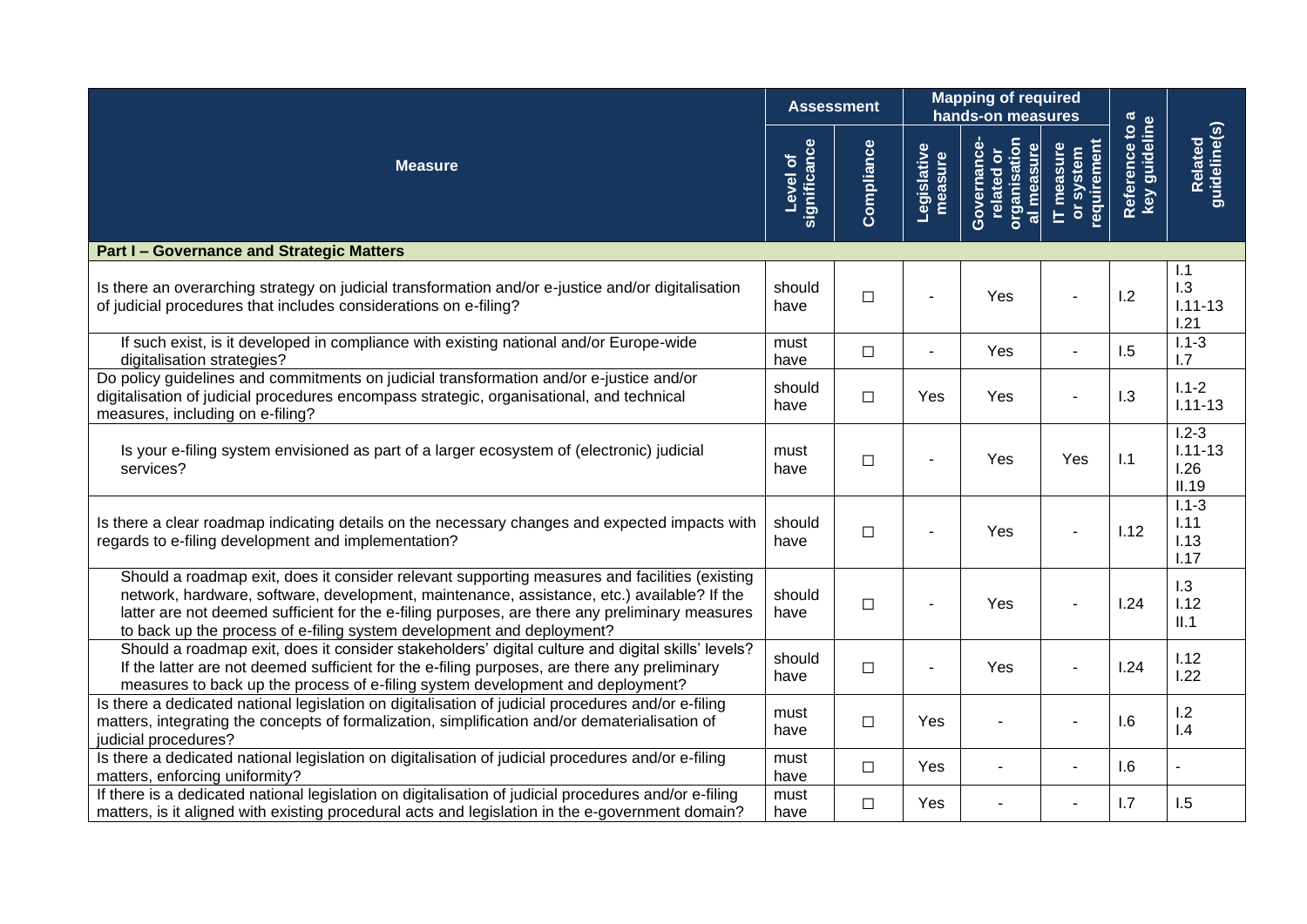|                                                                                                                                                                                                                                                                    |                          | <b>Assessment</b> |                        | <b>Mapping of required</b><br>hands-on measures                                   |                                        |                               |                         |
|--------------------------------------------------------------------------------------------------------------------------------------------------------------------------------------------------------------------------------------------------------------------|--------------------------|-------------------|------------------------|-----------------------------------------------------------------------------------|----------------------------------------|-------------------------------|-------------------------|
| <b>Measure</b>                                                                                                                                                                                                                                                     | significance<br>Level of | Compliance        | Legislative<br>measure | organisation<br>al measure<br>Governance<br>$\overline{\sigma}$<br><b>related</b> | requirement<br>IT measure<br>or system | key guideline<br>Reference to | Related<br>guideline(s) |
| If there is a dedicated national legislation on digitalisation of judicial procedures and/or e-filing<br>matters, is there a procedure in place on regular legislation reviews and assessment with<br>regards to existing needs and/or technological advancements? | should<br>have           | $\Box$            | Yes                    |                                                                                   |                                        | 1.7                           | 1.14                    |
| In case of obligatory measures introduced by the legislation, does the legislation envisage any<br>transition period or a series of successive measures to be undertaken towards introducing the<br>obligation in practice?                                        | should<br>have           | $\Box$            | Yes                    | Yes                                                                               | Yes                                    | 1.23                          | $1.6 - 8$               |
| In case of obligatory measures introduced by the legislation, are they are in dependence of<br>levels of readiness with regards to deployment? Are there measures in place to mitigate<br>risks related to lack of readiness at the time of deployment?            | should<br>have           | $\Box$            | Yes                    | Yes                                                                               | Yes                                    | 1.23                          | $1.6 - 8$               |
| If there is a dedicated national legislation on digitalisation of judicial procedures and/or e-filing<br>matters, does it consider the various exceptions and specific use cases the selected technology<br>and/or judicial transformation model implies?          | should<br>have           | $\Box$            | Yes                    |                                                                                   |                                        | 1.8                           |                         |
| Is there an experimental regulatory practice and/or a set of measures in place to 'test' the<br>implementation of new uses of technology within the judicial domain?                                                                                               | could<br>have            | $\Box$            | Yes                    | Yes                                                                               | Yes                                    | 1.9<br>1.10                   |                         |
| Are there proper key performance indicators to monitor the efficiency and efficacy of the<br>undertaken strategic, organisational, and technical measures?                                                                                                         | should<br>have           | $\Box$            |                        | Yes                                                                               | $\blacksquare$                         | 1.14                          | II.5                    |
| Is there a change management practice and/or a set of measures in place to monitor<br>stakeholders' needs?                                                                                                                                                         | should<br>have           | $\Box$            | $\sim$                 | Yes                                                                               | $\blacksquare$                         | 1.15                          | $1.16 - 20$             |
| Is there a mechanism to allow stakeholders to submit feedback on the strategy/roadmap in<br>place (should such exists)?                                                                                                                                            | should<br>have           | $\Box$            |                        | Yes                                                                               | $\sim$                                 | 1.16                          | 1.15<br>$1.18 - 21$     |
| Does your e-filing system embed user-centricity?                                                                                                                                                                                                                   | must<br>have             | $\Box$            | $\sim$                 | Yes                                                                               | Yes                                    | 1.18                          | $1.19 - 21$             |
| Is there a mechanism to allow external users to actively participate in the defining e-filing<br>requirements and/or providing feedback through the e-filing development stages?                                                                                   | should<br>have           | $\Box$            |                        | Yes                                                                               | Yes                                    | 1.18                          | $1.19 - 21$             |
| Is there a mechanism to allow internal users to actively participate in the defining e-filing<br>requirements and/or providing feedback through the e-filing development stages?                                                                                   | should<br>have           | $\Box$            |                        | Yes                                                                               | Yes                                    | 1.18                          | $1.19 - 21$             |
| Does your e-filing system embed 'digital-by-default' principle?                                                                                                                                                                                                    | should<br>have           | $\Box$            | Yes                    | Yes                                                                               | Yes                                    | 1.22                          | 1.1                     |
| Is the stakeholder readiness (existing culture, level of adoption of digital tools, digital skills)<br>taken into consideration in the way strategy/roadmap foresee the implementation (fully or<br>partly) of the 'digital-by-default' principle?                 | should<br>have           | $\Box$            |                        | Yes                                                                               |                                        | 1.22                          | $II.25 - 26$            |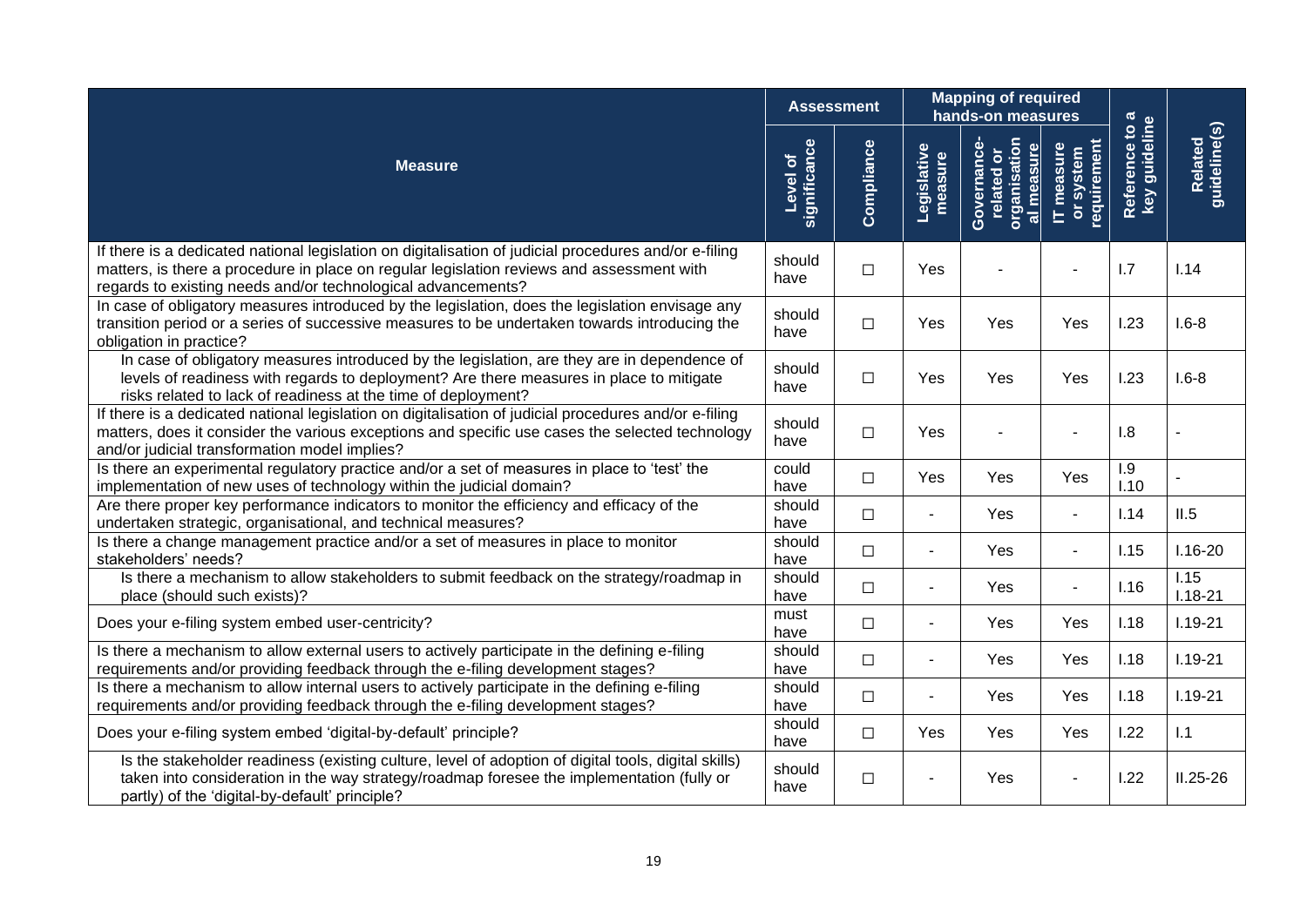|                                                                                                                                                                                                                   |                          | <b>Assessment</b> |                          | <b>Mapping of required</b><br>hands-on measures        |                                        |                                 |                                |
|-------------------------------------------------------------------------------------------------------------------------------------------------------------------------------------------------------------------|--------------------------|-------------------|--------------------------|--------------------------------------------------------|----------------------------------------|---------------------------------|--------------------------------|
| <b>Measure</b>                                                                                                                                                                                                    | significance<br>Level of | Compliance        | Legislative<br>measure   | organisation<br>al measure<br>Governance<br>related or | requirement<br>IT measure<br>or system | Reference to a<br>key guideline | guideline(s)<br><b>Related</b> |
| Is delivering judicial services digitally a preferred option?                                                                                                                                                     | should<br>have           | $\Box$            | Yes                      | Yes                                                    | Yes                                    | 1.25                            | 1.22                           |
| If delivering judicial services digitally is a preferred option, do you envisage to keep other<br>channels open for those who are disconnected by choice or necessity?                                            | must<br>have             | $\Box$            | Yes                      | Yes                                                    | Yes                                    | 1.25                            | 1.22<br><b>III.10</b>          |
| Is maintaining solely digitally born documents a priority?                                                                                                                                                        | should<br>have           | $\Box$            | Yes                      | Yes                                                    | Yes                                    | 1.25                            | 1.22                           |
| If maintaining solely digitally born documents is a priority, are the necessary infrastructure<br>and skills in place?                                                                                            | must<br>have             | $\Box$            | Yes                      | Yes                                                    | Yes                                    | 1.25                            | 1.22                           |
| Is automated exchange of data with external systems ensured?                                                                                                                                                      | should<br>have           | $\Box$            | Yes                      | Yes                                                    | Yes                                    | 1.26                            | 1.22                           |
| If automated exchange of data with external systems is not ensured, are temporarily<br>solutions in place to ensure the implementation of the once-only principle?                                                | must<br>have             | $\Box$            | Yes                      | Yes                                                    | Yes                                    | 1.26                            | 1.22                           |
| <b>Part II - Organisational Aspects</b>                                                                                                                                                                           |                          |                   |                          |                                                        |                                        |                                 |                                |
| Is your e-filing system development and deployment backed up by adequate resources<br>(considering the entire lifespan of the system)?                                                                            | must<br>have             | $\Box$            | $\sim$                   | Yes                                                    | Yes                                    | II.1                            | $1.11 - 13$                    |
| Is funding secured?                                                                                                                                                                                               | must<br>have             | $\Box$            | $\blacksquare$           | Yes                                                    |                                        | II.2                            | 1.11<br>II.1                   |
| Do you plan to engage internal resources for the development and maintenance of the e-filing<br>system?                                                                                                           | should<br>have           | $\Box$            | $\blacksquare$           | Yes                                                    | Yes                                    | II.3                            | $II.1-2$                       |
| In case public procurement is considered, is the development of a proof of concept, a<br>prototype, or a minimum viable product envisioned?                                                                       | should<br>have           | $\Box$            | $\blacksquare$           | Yes                                                    | Yes                                    | II.3                            | $II.1-2$<br>II.10              |
| Is the timeframe for the e-filing system development considered against possible delays in<br>resources' allocation or needs for alignment with related projects or measures?                                     | must<br>have             | $\Box$            | $\overline{\phantom{a}}$ | Yes                                                    |                                        | II.3                            | $II.1-2$                       |
| Is the proper and long-term involvement of both judicial experts and legal practitioners (having<br>knowledge on the exact procedural rules and needs from within) in the IT development<br>measures secured?     | must<br>have             | $\Box$            | $\blacksquare$           | Yes                                                    |                                        | II.4                            | II.1                           |
| Are judicial experts and/or legal practitioners engaged in any (co-) management activities?                                                                                                                       | should<br>have           | $\Box$            | $\sim$                   | Yes                                                    |                                        | II.9                            | $II.1-2$<br>II.4               |
| In case judicial experts and/or legal practitioners are engaged in any (co-) management<br>activities, are they available to allocate considerable amount of time and to acquire the<br>proper management skills? | should<br>have           | $\Box$            |                          | Yes                                                    |                                        | II.9                            | $II.1-2$<br>II.4               |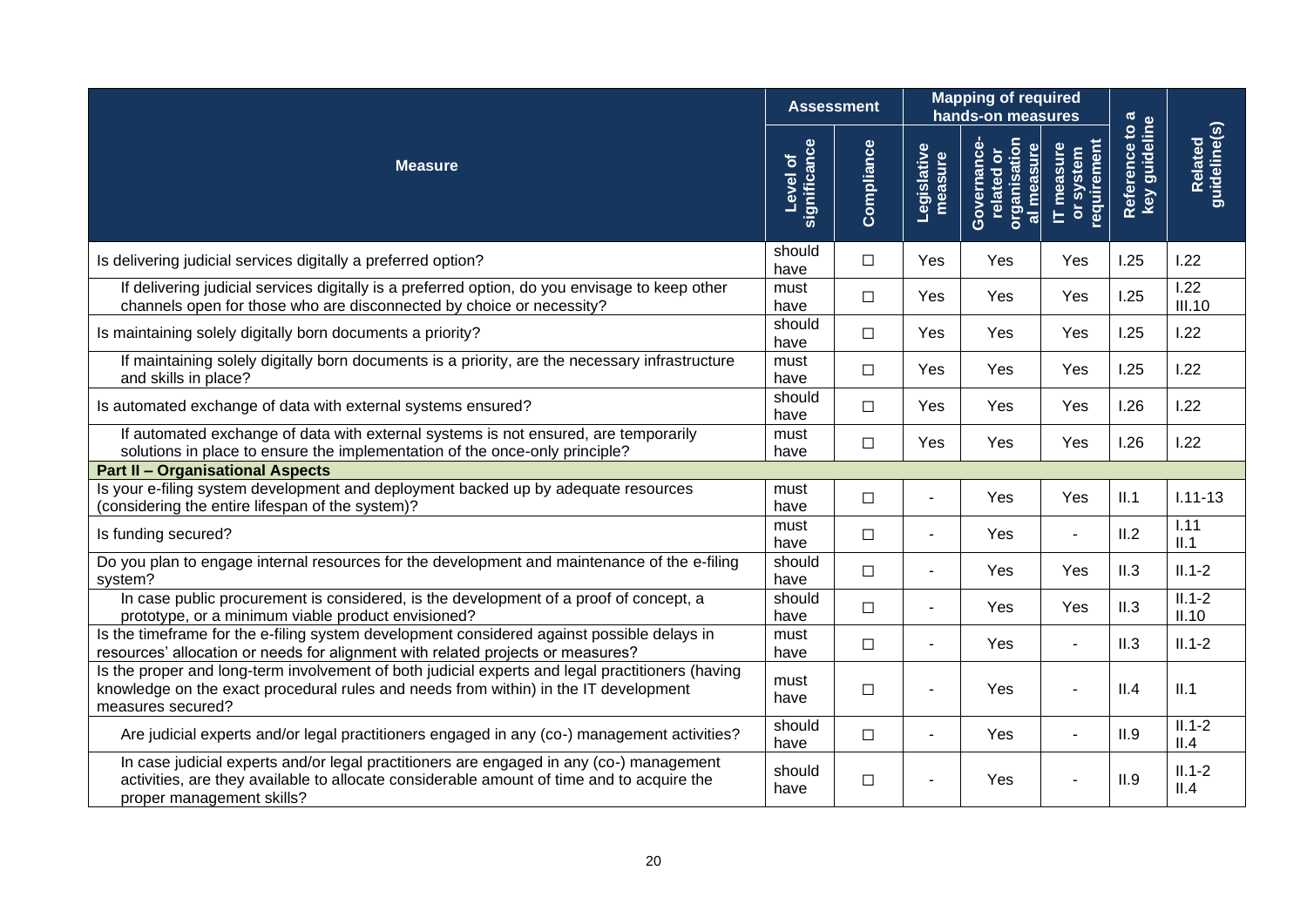|                                                                                                                                                                                                                                                                                     |                                 | <b>Assessment</b> |                        | <b>Mapping of required</b><br>hands-on measures               |                                       |                                              |                                            |
|-------------------------------------------------------------------------------------------------------------------------------------------------------------------------------------------------------------------------------------------------------------------------------------|---------------------------------|-------------------|------------------------|---------------------------------------------------------------|---------------------------------------|----------------------------------------------|--------------------------------------------|
| <b>Measure</b>                                                                                                                                                                                                                                                                      | <b>significance</b><br>Level of | Compliance        | Legislative<br>measure | <b>organisation</b><br>Governance<br>al measure<br>related or | equirement<br>IT measure<br>or system | Reference to a<br>key guideline<br>Reference | guideline(s)<br>Related                    |
| Is the involvement of experts in organisational transformation, change management,<br>communication, etc. secured, to support the design planning, using proper collaboration tools<br>and building trust by communicating the changes in the most relevant to the audience manner? | should<br>have                  | $\Box$            |                        | Yes                                                           |                                       | II.4                                         | $II.1-2$                                   |
| Are relevant key performance indicators to monitor and assess the project implementation and<br>resource allocation adopted?                                                                                                                                                        | must<br>have                    | $\Box$            |                        | Yes                                                           |                                       | II.5                                         | 1.14<br>$II.1-2$                           |
| Are key performance indicators to monitor and assess return of investment, cost management<br>and savings-of-human-resources adopted?                                                                                                                                               | should<br>have                  | $\Box$            | ÷                      | Yes                                                           |                                       | II.5                                         | $\overline{1.14}$<br>$II.1-2$              |
| Is a step-by-step implementation (or projects related to the implementation) of the e-filing<br>system planned?                                                                                                                                                                     | should<br>have                  | $\Box$            |                        | Yes                                                           |                                       | II.6                                         | $1.11 - 13$<br>$1.22 - 26$                 |
| In case of a step-by-step implementation, are (sub-)measures prioritized on impact-based<br>considerations?                                                                                                                                                                         | should<br>have                  | $\Box$            |                        | Yes                                                           |                                       | II.6                                         | $1.11 - 13$<br>$1.22 - 26$<br>II.1         |
| With regards to project management, are (sub-)measures prioritized based on expected-impact,<br>value-for-money, and risk-management considerations?                                                                                                                                | should<br>have                  | $\Box$            |                        | Yes                                                           |                                       | II.7                                         | $1.11 - 13$<br>$1.22 - 26$<br>II.1<br>II.6 |
| Is (any form of) agile methodology considered for project management purposes?                                                                                                                                                                                                      | should<br>have                  | $\Box$            |                        | Yes                                                           |                                       | II.8                                         |                                            |
| Is (any form of) agile methodology considered for technical development purposes?                                                                                                                                                                                                   | should<br>have                  | $\Box$            |                        | Yes                                                           |                                       | II.8                                         |                                            |
| Are there proper project management procedures adopted?                                                                                                                                                                                                                             | must<br>have                    | $\Box$            | $\overline{a}$         | Yes                                                           |                                       | II.8                                         |                                            |
| Are there any experimental sampling mechanisms planned to take place?                                                                                                                                                                                                               | could<br>have                   | $\Box$            |                        | Yes                                                           | Yes                                   | II.10                                        | II.3                                       |
| Are there any measures on organisational transformation of the judicial bodies' back offices in<br>place?                                                                                                                                                                           | should<br>have                  | $\Box$            |                        | Yes                                                           | Yes                                   | II.11                                        | $II.6-7$                                   |
| Is there a proper process reengineering (business transformation) methodology in place?                                                                                                                                                                                             | should<br>have                  | $\Box$            |                        | Yes                                                           | Yes                                   | II.12                                        | $1.18 - 19$<br>II.6                        |
| Are automated operations and minimizing workload efforts embedded in the e-filing system<br>design?                                                                                                                                                                                 | must<br>have                    | $\Box$            |                        | Yes                                                           | Yes                                   | II.13                                        | II.12                                      |
| Does your e-filing system design adopt mobile-first approach?                                                                                                                                                                                                                       | should<br>have                  | $\Box$            |                        | Yes                                                           | Yes                                   | II.14                                        | $II.12 - 13$<br>II.15                      |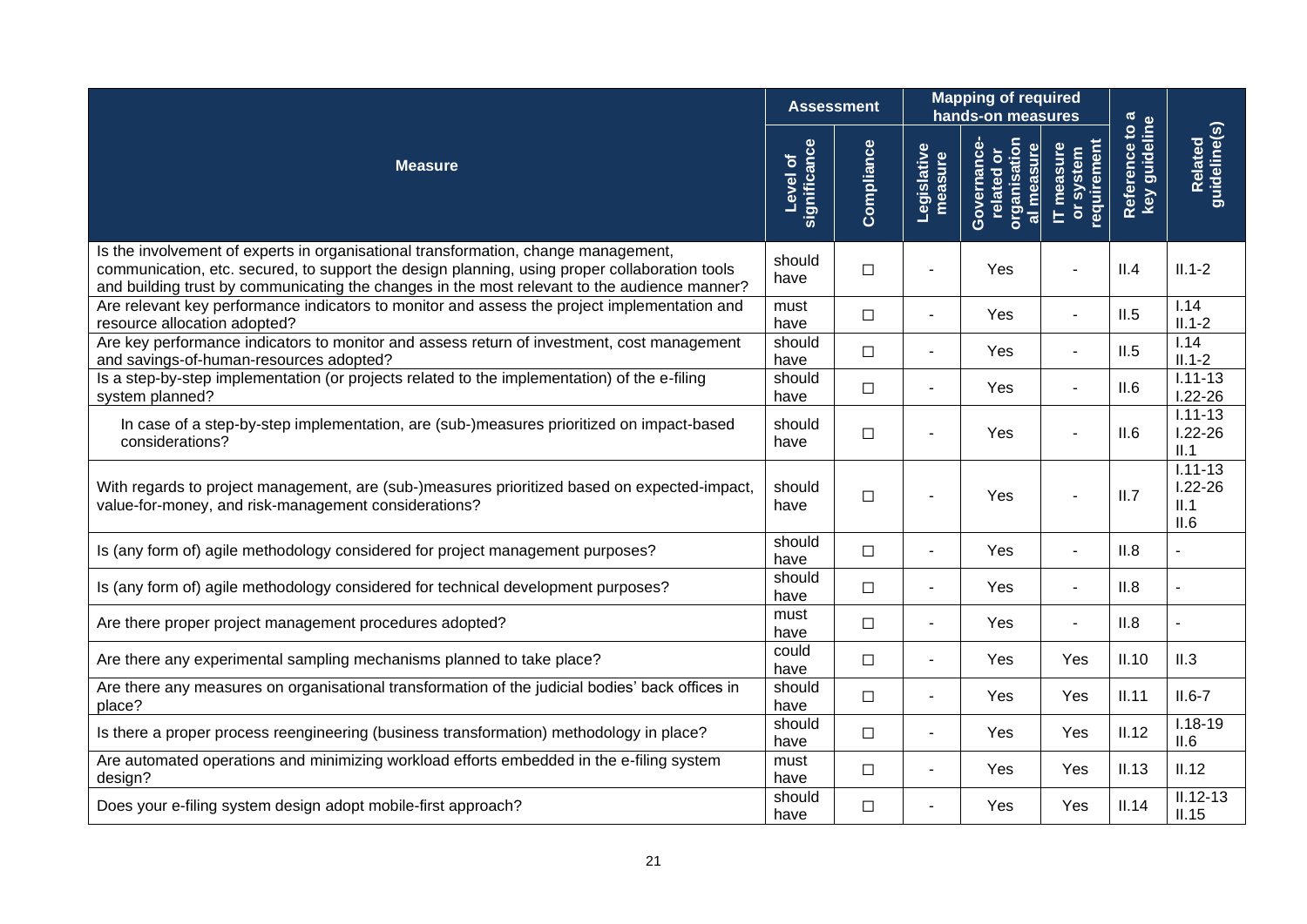|                                                                                                                                                                       |                          | <b>Assessment</b> |                        | <b>Mapping of required</b><br>hands-on measures               |                                                              |                                 |                                          |
|-----------------------------------------------------------------------------------------------------------------------------------------------------------------------|--------------------------|-------------------|------------------------|---------------------------------------------------------------|--------------------------------------------------------------|---------------------------------|------------------------------------------|
| <b>Measure</b>                                                                                                                                                        | significance<br>Level of | Compliance        | Legislative<br>measure | <u>organisation</u><br>Governance<br>al measure<br>related or | requirement<br>$\underline{\mathsf{T}}$ measure<br>or system | Reference to a<br>key guideline | guideline(s)<br><b>Related</b>           |
| Does your e-filing system design embed the transparency principle?                                                                                                    | must<br>have             | $\Box$            | Yes                    | Yes                                                           | Yes                                                          | 1.4<br>II.16                    | $\overline{1.12}$<br>$II.17-19$<br>II.21 |
| Does your e-filing system design embed the accountability principle?                                                                                                  | must<br>have             | $\Box$            | Yes                    | Yes                                                           | Yes                                                          | 1.4<br>II.16                    | $II.17-19$<br>II.21                      |
| Does your e- filing system design embed the principle of inclusiveness?                                                                                               | must<br>have             | $\Box$            | Yes                    | Yes                                                           | Yes                                                          | 1.4<br>II.17                    | II.16<br>$II.18 - 19$                    |
| Does your e-filing system design embed the principle of accessibility?                                                                                                | must<br>have             | $\Box$            | Yes                    | Yes                                                           | Yes                                                          | 1.4<br>II.18                    | $II.16 - 17$<br>II.19                    |
| Does your e-filing system design integrate elements of administrative simplification, service<br>improvement and user-centricity?                                     | should<br>have           | $\Box$            |                        | Yes                                                           | Yes                                                          | 1.4<br>II.16                    | $II.17-19$                               |
| Does your e-filing system design implement the one-stop-shop principle?                                                                                               | should<br>have           | $\Box$            | $\blacksquare$         | Yes                                                           | Yes                                                          | II.19                           | 1.4<br>$II.16-18$                        |
| Does your e-filing system design envisage specific measures for limiting the administrative<br>burden on internal users?                                              | should<br>have           | □                 | $\blacksquare$         | Yes                                                           | Yes                                                          | II.20                           | $II.16 - 18$                             |
| Is there communication strategy in place to support the e-filing implementation?                                                                                      | should<br>have           | $\Box$            | $\blacksquare$         | Yes                                                           | ä,                                                           | II.21<br>II.22                  | 1.20                                     |
| In case of an existing communication strategy, does it envisage the measures on<br>transparency of efforts and results?                                               | could<br>have            | □                 |                        | Yes                                                           | ÷.                                                           | II.21                           | 1.4<br>II.22                             |
| In case of an existing communication strategy, does it envisage the engagement of key<br>stakeholders in advocacy measures?                                           | should<br>have           | $\Box$            | $\blacksquare$         | Yes                                                           | ÷.                                                           | II.21                           | 1.21<br>II.22                            |
| In case of an existing communication strategy, does it consider the application of human-<br>centred design to deliver more clear, open, and understandable messages? | must<br>have             | $\Box$            | $\blacksquare$         | Yes                                                           | $\overline{a}$                                               | II.23<br>II.24                  | $II.21 - 22$                             |
| Are there any measures to enhance the users' digital skills planned?                                                                                                  | must<br>have             | $\Box$            |                        | Yes                                                           |                                                              | II.25                           | 1.22<br>II.11                            |
| Are there any measures for day-to-day support, training, and technical assistance in place?                                                                           | must<br>have             | $\Box$            |                        | Yes                                                           |                                                              | II.26<br>II.27                  | $\overline{1.22}$<br>II.11               |
| Are measures related to online training, a helpdesk with extended hours and/or on-demand<br>remote technical support envisioned?                                      | should<br>have           | □                 |                        | Yes                                                           | $\blacksquare$                                               | II.27                           | II.25                                    |
| Are measures related to digital guidance and/or shoulder-to-shoulder guidance by peers<br>envisioned? (for internal users)                                            | should<br>have           | $\Box$            |                        | Yes                                                           | ۰                                                            | II.28                           | II.25<br>II.27                           |
| <b>Part III - Technical Aspects</b>                                                                                                                                   |                          |                   |                        |                                                               |                                                              |                                 |                                          |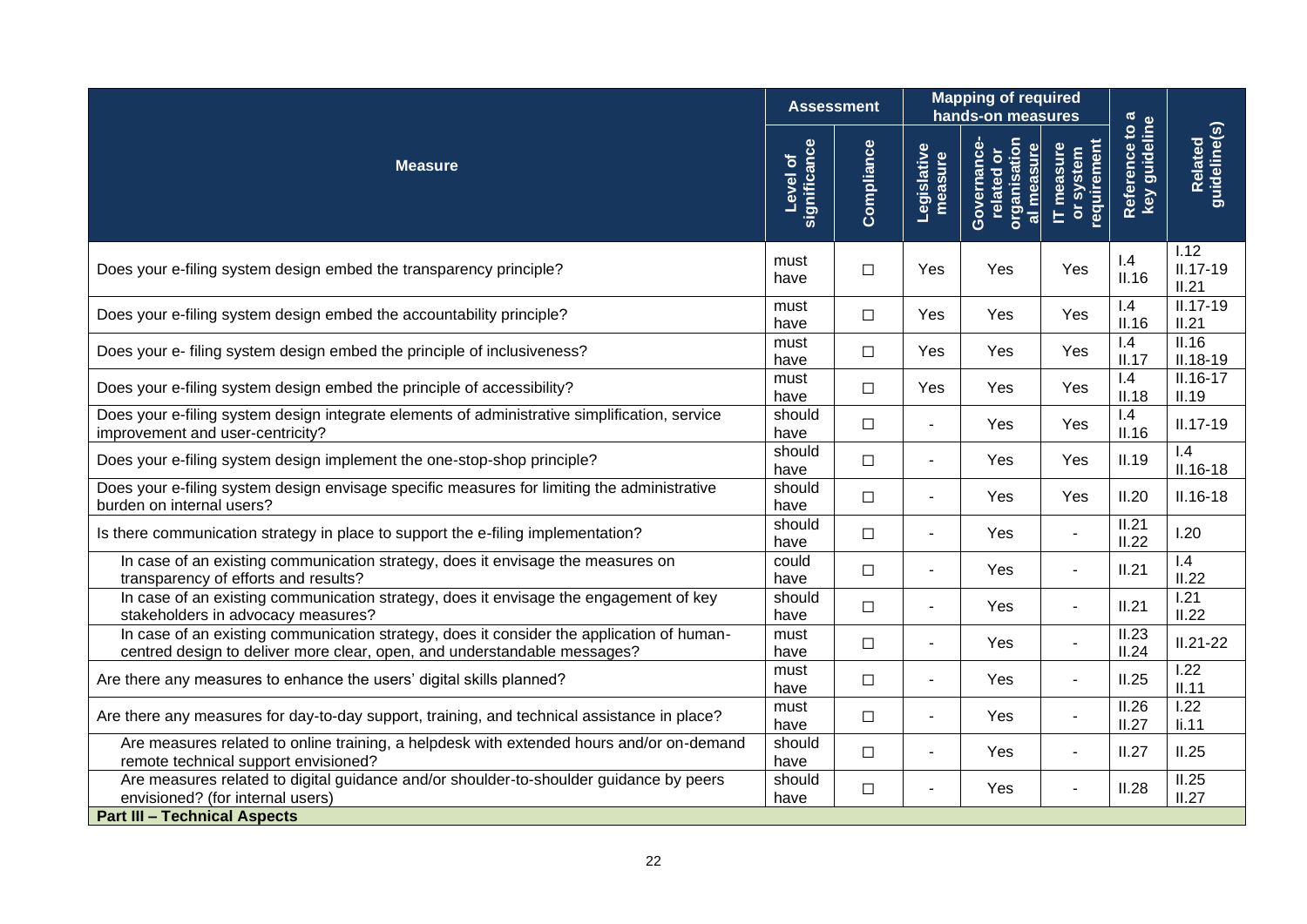|                                                                                                                                                                                                           |                          | <b>Assessment</b> |                        | <b>Mapping of required</b><br>hands-on measures                             |                                        |                               |                           |
|-----------------------------------------------------------------------------------------------------------------------------------------------------------------------------------------------------------|--------------------------|-------------------|------------------------|-----------------------------------------------------------------------------|----------------------------------------|-------------------------------|---------------------------|
| <b>Measure</b>                                                                                                                                                                                            | significance<br>Level of | Compliance        | Legislative<br>measure | organisation<br>al measure<br>Governance<br>$\overline{\bullet}$<br>related | requirement<br>IT measure<br>or system | key guideline<br>Reference to | Related<br>guideline(s)   |
| Are judicial documents processed solely in electronic form for the purposes of e-filing?                                                                                                                  | should<br>have           | $\Box$            | Yes                    | Yes                                                                         | Yes                                    | III.1                         |                           |
| Are e-documents that are legal acts (e.g., pleadings, statements, orders, decisions, etc.)<br>created and made available in open formats (e.g., PDF)?                                                     | should<br>have           | $\Box$            |                        | Yes                                                                         | Yes                                    | III.2                         |                           |
| Are links to legislation and case law introduced in the legal acts?                                                                                                                                       | could<br>have            | $\Box$            |                        | Yes                                                                         |                                        | III.3                         | II.20<br>III.24<br>III.26 |
| Is qualified e-signature (or equivalent service) applied to those legal acts that might be used<br>outside the judicial domain (e.g., judicial decisions)?                                                | should<br>have           | $\Box$            | <b>Yes</b>             | <b>Yes</b>                                                                  | Yes                                    | III.4                         | III.41                    |
| Do e-documents sent to a judicial body by an external user contain (or are accompanied with)<br>structured data, i.e., metadata?                                                                          | should<br>have           | $\Box$            | Yes                    | Yes                                                                         | Yes                                    | III.5                         | III.6                     |
| Is quality and completeness of metadata checked during the e-filing process?                                                                                                                              | should<br>have           | $\Box$            |                        | Yes                                                                         | Yes                                    | III.6                         | III.22                    |
| Does the e-filing system provide for an incontestable proof of delivery?                                                                                                                                  | should<br>have           | $\Box$            | Yes                    | Yes                                                                         | Yes                                    | III.7                         |                           |
| Is the e-filing of multimedia and large files (i.e., wiretaps, video files, etc.) allowed?                                                                                                                | should<br>have           | $\Box$            | Yes                    | Yes                                                                         | Yes                                    | III.8                         | III.9<br>III.20<br>III.42 |
| Are there any measures to guarantee the correct handling and exchanging of e-evidence, in<br>terms of identification, collection, acquisition, transmission and preservation?                             | must<br>have             | $\Box$            | Yes                    | Yes                                                                         | Yes                                    | III.9                         | L.                        |
| Are there other filing channels open for those who are disconnected by choice or necessity or<br>for certain types of cases/procedures?                                                                   | should<br>have           | $\Box$            | Yes                    | Yes                                                                         | Yes                                    | III.10                        | 1.25<br>III.1             |
| Do internal users have the possibility to personalize templates for documents created in the<br>various steps of judicial proceedings (e.g., decisions, communications, minutes of hearings,<br>$etc.$ )? | should<br>have           | $\Box$            |                        | Yes                                                                         | Yes                                    | <b>III.11</b>                 | II.13                     |
| Are solutions to enable online payment of court fees ("e-payments") available?                                                                                                                            | should<br>have           | $\Box$            | Yes                    | Yes                                                                         | Yes                                    | III.12                        |                           |
| If an e-payment solution is in place, is it designed and implemented to ensure the security of<br>money transfer during the whole process?                                                                | must<br>have             | $\Box$            | Yes                    | Yes                                                                         | Yes                                    | III.13                        |                           |
| If an e-payment solution is in place, is the e-payment process properly integrated with the e-<br>filing system?                                                                                          | should<br>have           | $\Box$            | Yes                    | Yes                                                                         | Yes                                    | III.14                        |                           |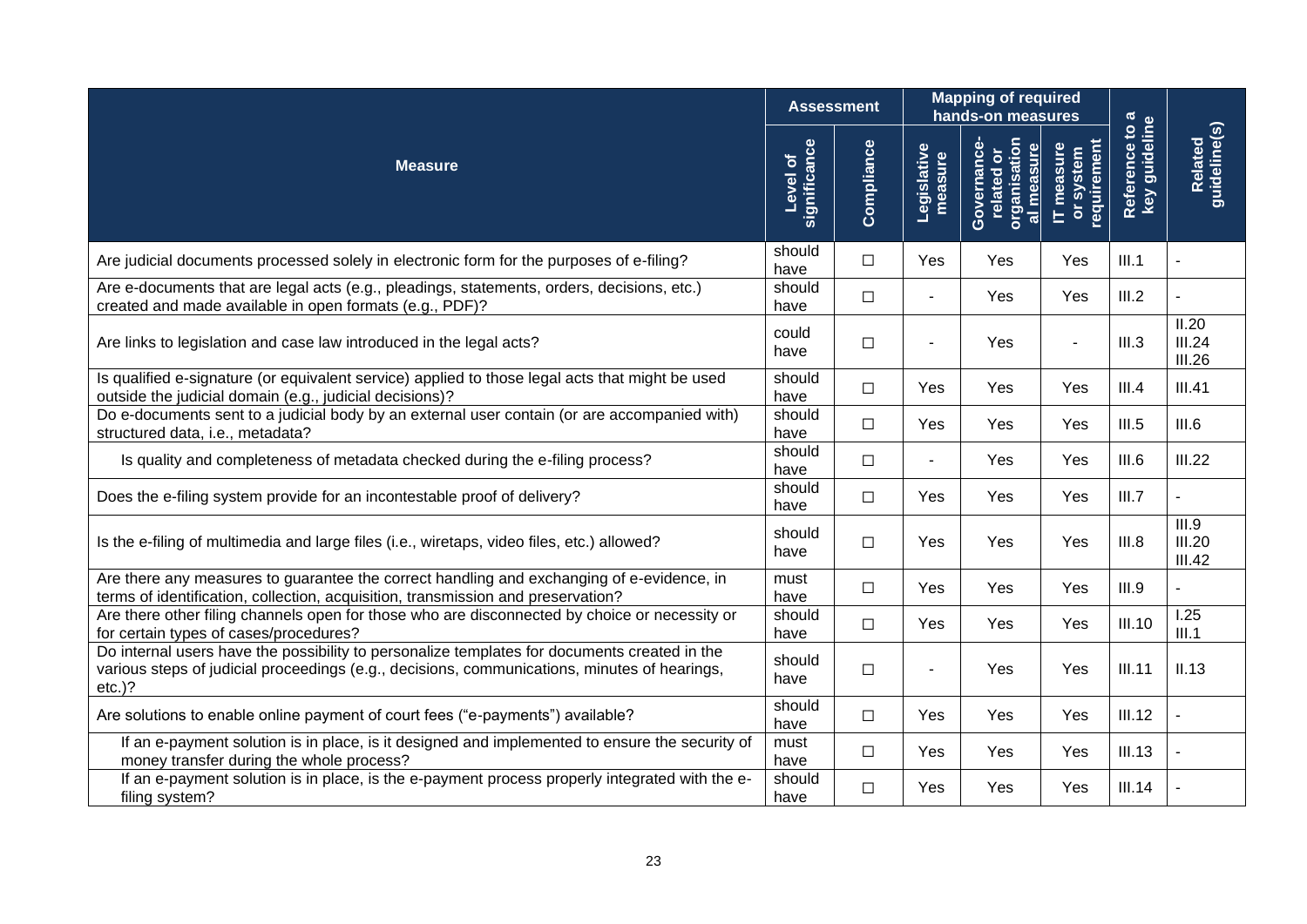|                                                                                                                                                                                                                                              |                          | <b>Assessment</b> |                        | <b>Mapping of required</b><br>hands-on measures        |                                       |                                              |                          |
|----------------------------------------------------------------------------------------------------------------------------------------------------------------------------------------------------------------------------------------------|--------------------------|-------------------|------------------------|--------------------------------------------------------|---------------------------------------|----------------------------------------------|--------------------------|
| <b>Measure</b>                                                                                                                                                                                                                               | significance<br>Level of | Compliance        | Legislative<br>measure | organisation<br>Governance<br>al measure<br>related or | equirement<br>IT measure<br>or system | Reference to a<br>key guideline<br>Reference | guideline(s)<br>Related  |
| If an e-payment solution is in place, does it provide for an automatic calculation of the court<br>fees to be paid in case they are fixed or based on known parameters?                                                                      | could<br>have            | $\Box$            |                        | Yes                                                    | Yes                                   | III.15                                       |                          |
| If an automatic calculation of court fees is available, are there publicly accessible calculating<br>features provided to private citizens?                                                                                                  | could<br>have            | $\Box$            |                        | <b>Yes</b>                                             | Yes                                   | <b>III.16</b>                                |                          |
| Is there a unique data and document repository at national level?                                                                                                                                                                            | should<br>have           | $\Box$            |                        |                                                        | Yes                                   | III.17                                       |                          |
| Does the document repository ensure the storage of e-documents in order to preserve (and<br>being able to prove) their integrity in every step of their lifecycle?                                                                           | should<br>have           | $\Box$            |                        |                                                        | Yes                                   | <b>III.18</b>                                |                          |
| Does the document repository provide application programming interfaces for applications, also<br>for external ones, via secure channels?                                                                                                    | should<br>have           | $\Box$            |                        |                                                        | Yes                                   | <b>III.19</b>                                | <b>III.39</b>            |
| Regarding the presentation of video evidence, are open standards identified and specific<br>streaming solutions developed/deployed?                                                                                                          | could<br>have            | $\Box$            | Yes                    | Yes                                                    | Yes                                   | <b>III.20</b>                                | III.9<br>III.42          |
| Are court statistics collected and elaborated automatically on a regular basis?                                                                                                                                                              | should<br>have           | $\Box$            |                        |                                                        | Yes                                   | III.21                                       |                          |
| Is a business intelligence approach followed and applied to structured and unstructured data?                                                                                                                                                | should<br>have           | $\Box$            | $\blacksquare$         | Yes                                                    | Yes                                   | III.22                                       |                          |
| Does the e-filing system provide specific procedures for correcting mistakes made by registrars,<br>avoiding shortcuts (e.g., direct access to databases) or workarounds?                                                                    | should<br>have           | $\Box$            |                        | Yes                                                    | Yes                                   | III.23                                       |                          |
| Are court decisions publicly available?                                                                                                                                                                                                      | should<br>have           | $\Box$            | Yes                    | <b>Yes</b>                                             | Yes                                   | III.24                                       | III.21                   |
| Are there automatic or semi-automatic anonymization solutions to solve privacy constraints?                                                                                                                                                  | could<br>have            | $\Box$            | Yes                    | Yes                                                    | Yes                                   | III.25                                       |                          |
| Are decisions and case-related documents uniquely identified?                                                                                                                                                                                | should<br>have           | $\Box$            | Yes                    | Yes                                                    | Yes                                   | III.26                                       | II.20<br>III.3<br>III.23 |
| Does the e-filing system allow remote access from any device and without any additional<br>software installation requirements?                                                                                                               | should<br>have           | $\Box$            |                        | Yes                                                    | Yes                                   | III.27                                       |                          |
| Does the e-filing system manage temporary interruptions?                                                                                                                                                                                     | should<br>have           | $\Box$            |                        |                                                        | Yes.                                  | III.28                                       |                          |
| Are there proper solutions for the back-office functionality of the e-filling system to allow internal<br>users to work off-line, i.e., when the internet connection is not available, in particular for studying<br>and drafting documents? | should<br>have           | $\Box$            |                        | Yes                                                    | Yes                                   | <b>III.29</b>                                |                          |